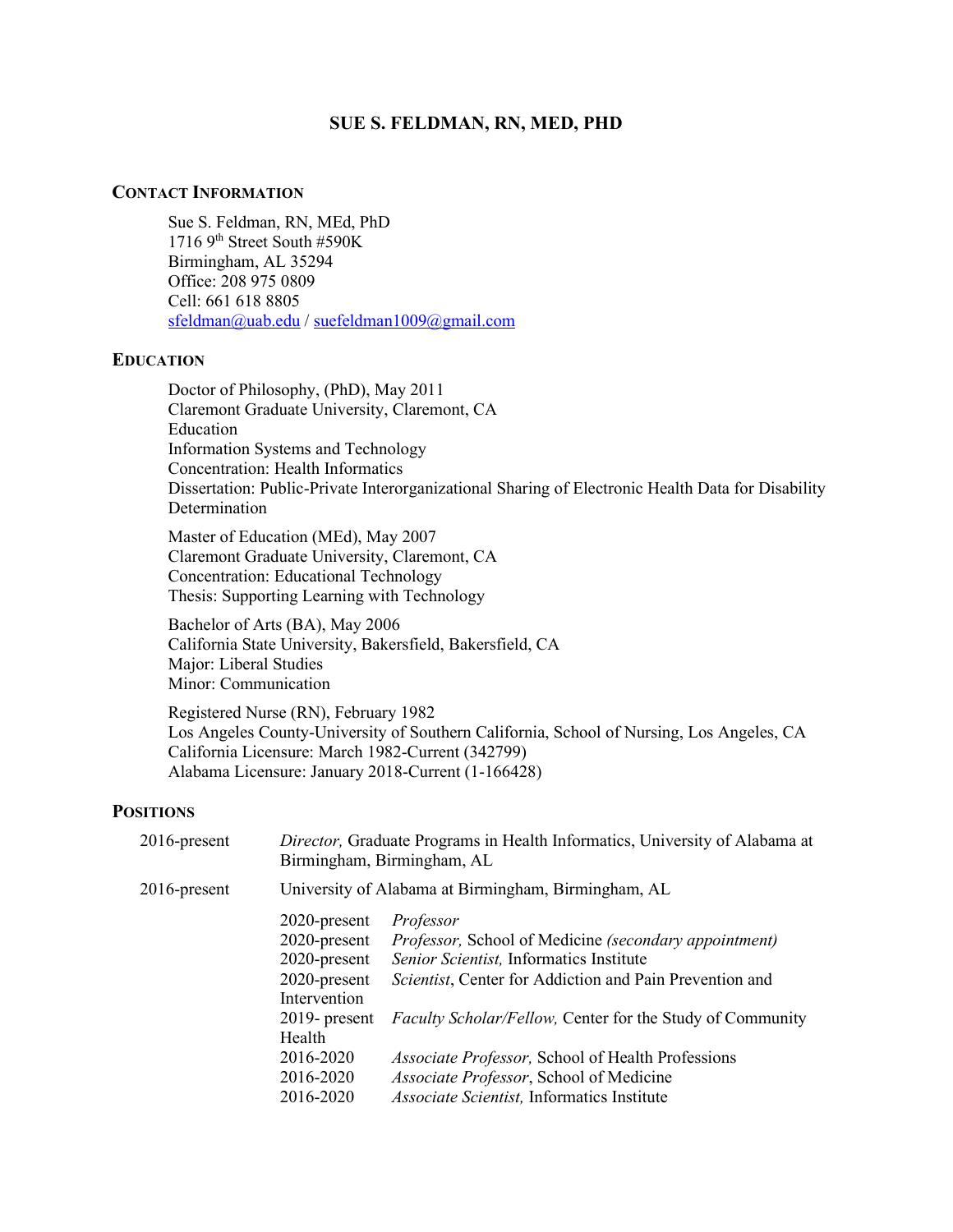|           | Interim Director, Graduate Programs in Healthcare Quality and<br>2017-2018<br>Safety                              |
|-----------|-------------------------------------------------------------------------------------------------------------------|
| 2015-2016 | Adjunct Faculty, Pepperdine University, Graziadio School of Business and<br>Management, Malibu, CA                |
| 2013-2016 | Adjunct Faculty, University of South Carolina, Arnold School of Public Health,<br>Columbia, SC, 2013-2016         |
| 2011-2017 | President, Applied Research, Evaluation, & Analytics, Inc. (AREA), Richmond,<br>VA                                |
| 2011-2015 | Post Doctoral Research Fellow, Claremont Graduate University, Kay Center for<br>e-Health Research, Claremont, CA  |
| 2007-2011 | Adjunct Faculty, University of Maryland, School of Nursing, Baltimore, MD                                         |
| 2007      | Intern, Social Security Administration, Deputy Commissioner of Systems,<br>Baltimore, MD                          |
| 2007-2011 | Assistant Director, Kay Center for E-Health Research, Claremont Graduate<br>University, Claremont, CA, 2007-2011  |
| 2006-2007 | Program Coordinator, Kay Center for E-Health Research, Claremont Graduate<br>University, Claremont, CA, 2006-2007 |
| 2001-2006 | Technology Curriculum Development Consultant, Los Angeles County Office of<br>Education, Los Angeles, CA          |
| 2000-2006 | Technology Curriculum Development Specialist, Newhall School District,<br>Newhall, CA                             |
| 1985-1999 | Registered Nurse, Children's Hospital of Los Angeles, Los Angeles, CA                                             |
| 1982-1985 | Registered Nurse, Los Angeles County-USC Medical Center, Los Angeles, CA                                          |

# **LEADERSHIP DEVELOPMENT**

| 2019 | <b>HERS</b> Leadership Institute               |
|------|------------------------------------------------|
| 2019 | HERS Luce Program for Women in STEM Leadership |
| 2018 | UAB Leading at all Levels                      |
| 2018 | Crucial Conversations (3 separate sections)    |
| 2018 | EQ Assessment                                  |
| 2017 | <b>DISC</b> Assessment                         |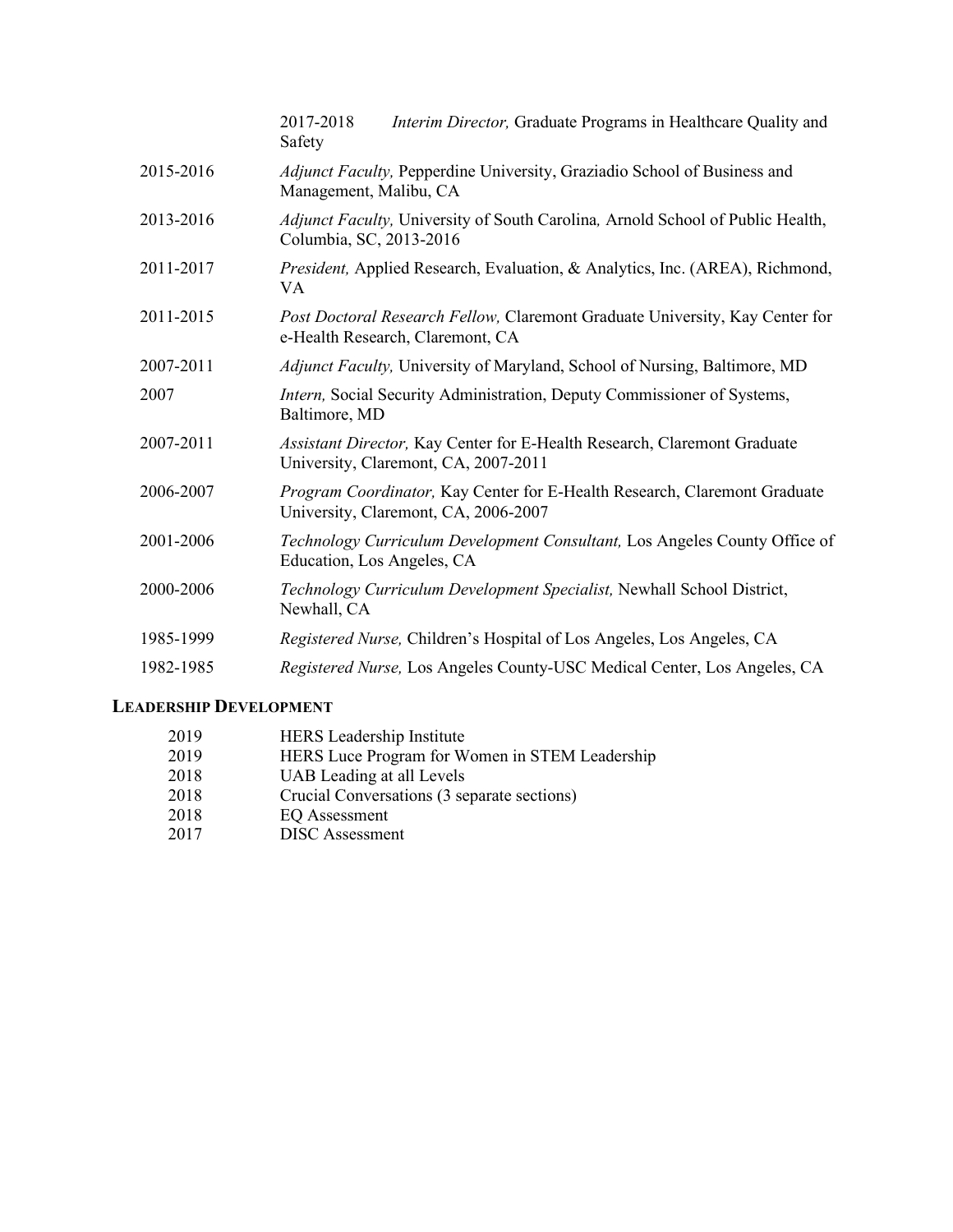### **HONORS**

| 2021 | Global HIMSS – Changemaker in Healthcare Awardee                           |
|------|----------------------------------------------------------------------------|
| 2020 | University of Alabama at Birmingham - Faculty Innovator of the Year        |
| 2020 | Alpha Eta Society - Allied Health Professions Inductee                     |
| 2011 | Best Paper Award – Hawaii International Conference on System Sciences      |
| 2011 | Best Paper Nomination – Hawaii International Conference on System Sciences |
| 2011 | Student Scholarship Award - HIMSS Southern California                      |
| 2010 | Dissertation Scholarship Award – Claremont Graduate University             |
| 2010 | National Student Research Award - American Public Health Association       |

#### **RESEARCH AND SCHOLARSHIP**

#### **Current Research – Externally Funded**

Funding Organization: Alabama Department of Mental Health Title/Objective: Opioid Center of Excellence Role: Principal Investigator Project Amount: \$730,120 Project Duration: 2021 renewable annually for 4 years

Funding Organization: Jefferson County Department of Health Title/Objective: Safe and Effective Prescribing Practices Curriculum Development for Alabama Health Professions (SEPPA) Role: Principal Investigator Project Amount: \$82,000 Project Duration: 2020-2022

Funding Organization: American Cancer Society Title/Objective: Identifying novel cancer-related adverse drug reactions on social media: Fluoroquinolone-associated suicides and neuropsychiatric toxicity Role: Site Principal Investigator (PI-Dezhi Wu-University of South Carolina) Project Amount: \$25,000 Project Duration: 2020-2021

Funding Organization: Kay Family Foundation Title/Objective: helpbeatcovid19.org Role: Principal Investigator Project Amount: \$10,000 Project Duration: 2020-no end date

Funding Organization: Alabama Department of Mental Health Title/Objective: Pilot a Modified Vermont Spoke and hub model for MAT delivery in Perry, Chilton, and Lee Counties Role: Principal Investigator Project Amount: \$500,000 Project Duration: 2019-2021

Funding Organization: Alabama Power Title/Objective: Stay Safe Together™/GuideSafe Role: Principal Investigator Project Amount: \$50,000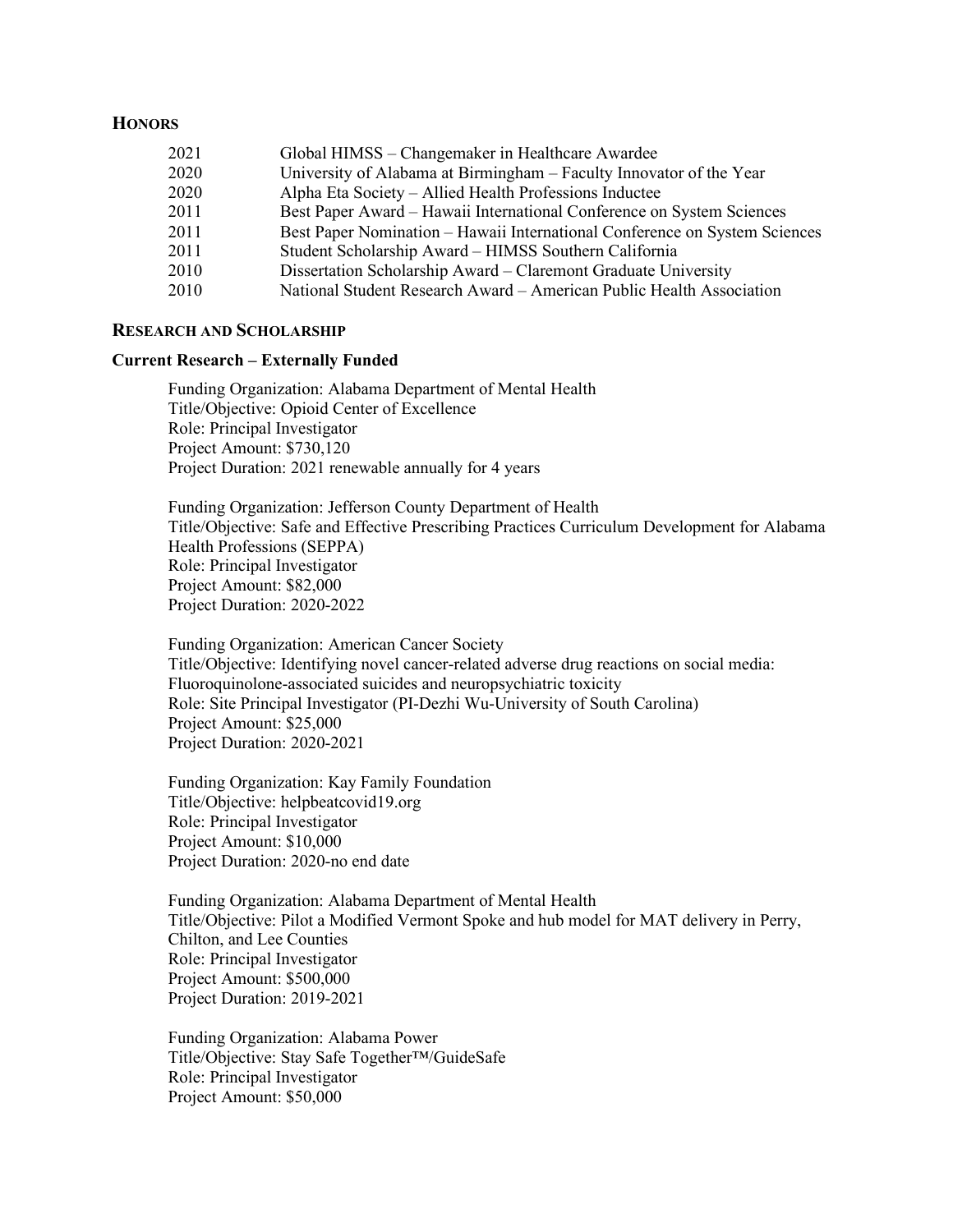Duration: 2020-no end date

Funding Organization: Alabama Medicaid Title/Objective: CHIPSS – Collaborative Health Information System for Peer Support Specialists Information System for substance use and abuse recovery Role: Principal Investigator Project Amount: \$780,000 Duration: 2019-2022

Funding Organization: Centers for Disease Control and Prevention (CDC) National Center on Health, Physical Activity and Disability Title/Objective: The central goal of this national practice center (funded by CDC since 1999) is to develop leadership, policy training and telehealth initiatives that support the health and wellness of people with disabilities Role: Investigator (PI: James Rimmer-UAB) Project Amount: \$2,828,319 Duration: 2016-2021

### **Current Research – Internal UAB Funding**

UAB TeleMedicine Research Collaborative Title/Objective: Research collaborative with UAB Telemedicine, including eMedicine to provide learnings back to the division on the use of telemonitoring in ICUs (UAB and non-UAB), in acute care, and broader telemedicine applications Role: Project Director Project Amount: \$143,205 Duration: 2021 renewable annually

UAB Hospital Medicine Research Collaborative Title/Objective: Research collaborative with UAB Hospital Medicine to provide learnings back to the health system relative to Hospital Medicine Role: Researcher (Project Director: Hall-UAB) Project Amount: \$66,000 Duration: 2020 renewable annually

Funding Organization: UAB School of Medicine COVID Research Fund Title/Objective: Stay Safe Together™ Role: Principal Investigator Project Amount: \$100,000 Duration: 2020-

Funding Organization: UAB Center for Outcomes and Effectiveness Research and Education (COERE) Title/Objective: The 7-visit Transition of Care Hospital to Home Intervention: A Pilot Study Role: Investigator (PI: Hall-UAB) Project Amount: \$59,982 Duration: 2020-2021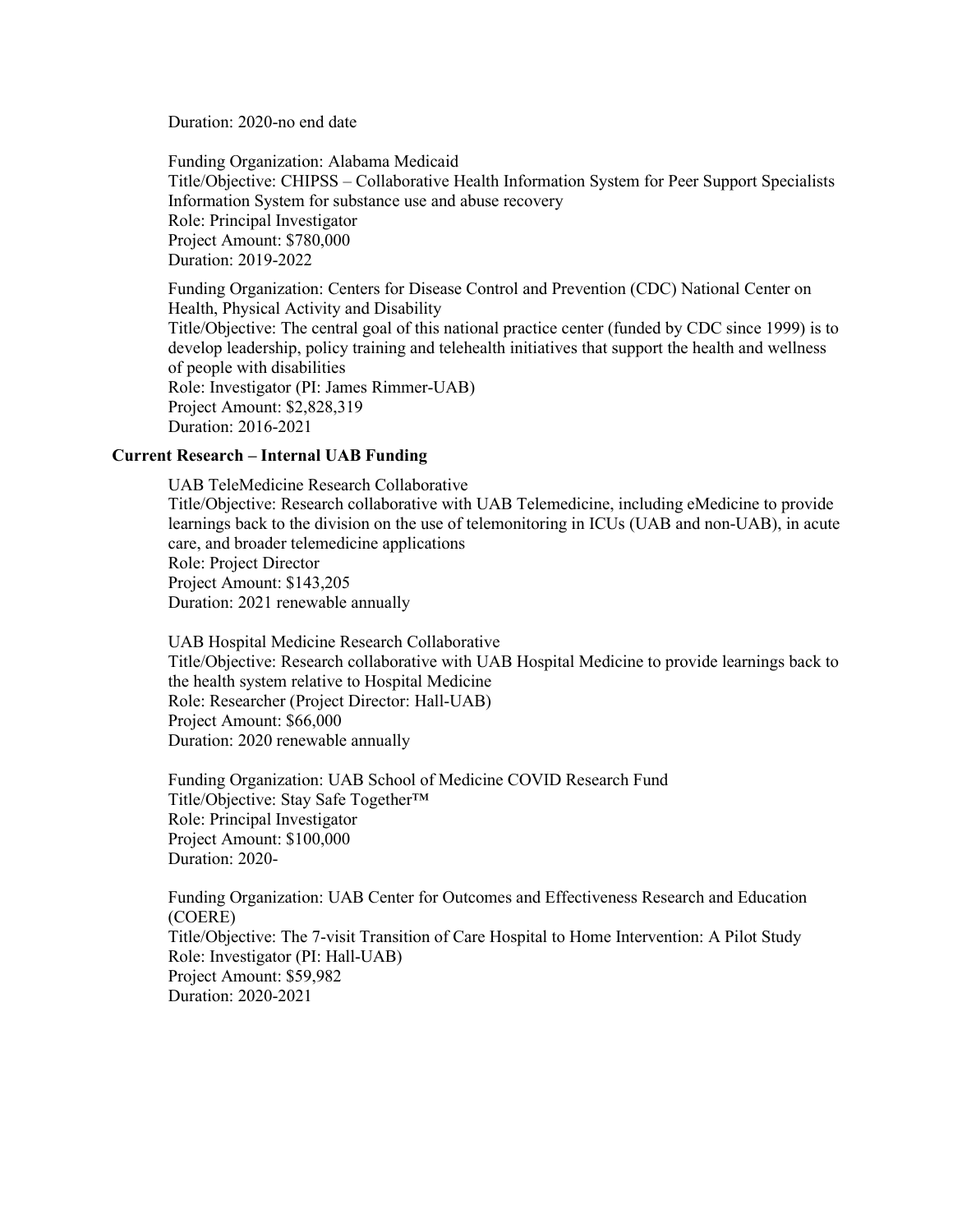#### **Completed Research – Externally Funded**

Funding Organization: CARES Act – Cooperative Agreement Title/Objective: GuideSafe™ Role: Principal Investigator Project Amount: \$7,124,363 Project Duration: 2020-2021 Funding Organization: U.S. Social Security Administration, Accenture (Prime) Title/Objective: The US Social Security Administration uses Health Information Technology to Deliver Value to Healthcare Providers for Uncompensated Care Cost Reduction Role: Sub-Contract Principal Investigator Project Amount: \$48,000 Duration: 2016 Funding Organization: California State University, San Jose Title/Objective: Repurposing University Simulation Laboratories for Revenue Role: Principal Investigator Project Amount: \$48,000 Duration: 2016 Funding Organization: California State University, San Jose Title/Objective: Repurposing University Facilities in off hours for Community Health and Wellness Role: Principal Investigator Project Amount: \$52,000 Duration: 2016 Funding Organization: HealtheWay (now The Sequoia Project) Title/Objective: An Evaluation of the Value Proposition of our Nation's Health Exchange,

eHealth Exchange Role: Principal Investigator Project Amount: \$48,000 Duration: 2014

Funding Organization: City of Petersburg, VA Title/Objective: Healthy Petersburg2020 Role: Principal Investigator Project Amount: \$50,000 Duration: 2014-2015

Funding Organization: Centers for Disease Control and Prevention (CDC), SciMetrika (prime) Title/Objective: The Role of Health Information Exchange for Public Health Practice and Outcomes: A Case Study on Value Proposition Role: Sub-Contract Principal Investigator Project Amount: \$51,500 Duration: 2013

Funding Organization: US. Health and Human Services, Office of the National Coordinator, HLN (prime) Title/Objective: San Diego Beacon Health Information Exchange Role: Sub-Contract Principal Investigator Project Amount: \$125,000 Duration: 2013

Funding Organization: US Health and Human Services, Projects of National Significance,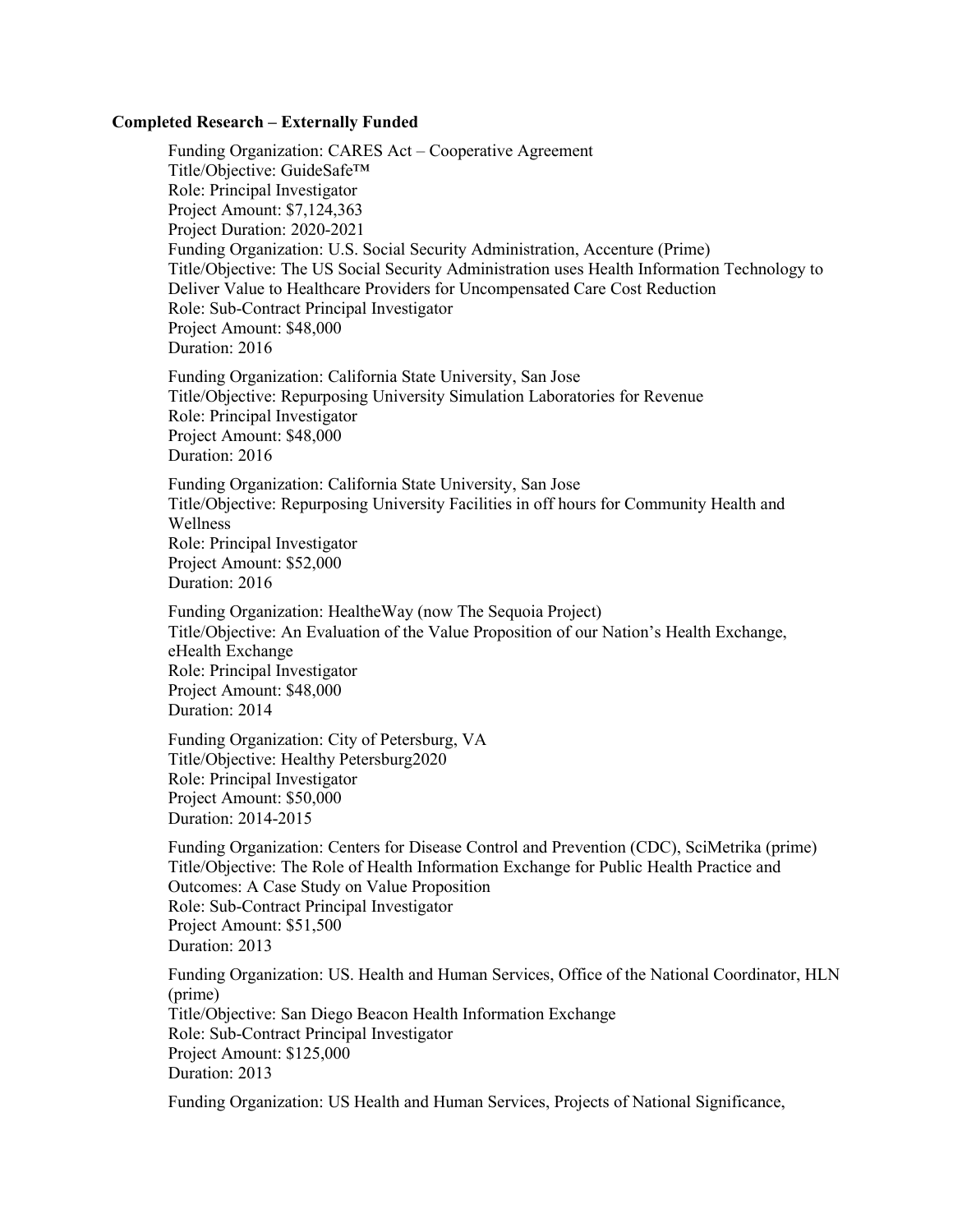Hampton University (prime) Title/Objective: Family Access Support Extension Center Role: Sub-Contract Principal Investigator Project Amount: \$225,000 Duration: 2013

Funding Organization: The California Wellness Foundation Title/Objective: Development and testing of a health services referral information system for the state of California Role: Co-Principal Investigator Project Amount: \$100,000 Duration: 2012-2014

Funding Organization: Virginia Department of Health, MedVirginia (prime) Title/Objective: Health Information Exchange Evaluation Project Amount: \$520,000 Role: Sub-Contract Principal Investigator Duration: 2011-2013

Funding Organization: U.S. Department of Labor, BCT/ICI (prime) Title/Objective: Information security, integration, framework development, and testing of a disability health and employment application Project Amount: \$300,000 Role: Sub-Contract Co-Principal Investigator (PI: Ben Schooley-University of South Carolina) Duration: 2011-2012

Funding Organization: U.S. Department of Labor, BCT/ICI (prime) Title/Objective: Design and development of a web-based education and orientation tool for people with disabilities seeking employment Project Amount: \$75,000 Role: Sub-Contract Co-Principal Investigator (PI: Ben Schooley-University of South Carolina) Duration: 2011-2012

Funding Organization: Wisconsin Medicaid Infrastructure Grant, Center for Medicare and Medicaid Services, U.S. Department of Health and Human Services Title/Objective: Feasibility study – development of a gamification application to educate people with disabilities about the benefits and opportunities to obtain gainful employment Role: Co-Principal Investigator (PI: Ben Schooley-University of South Carolina) Project Amount: \$25,000 Duration: 2010-2011

Funding Organization: Hawaii Medicaid Infrastructure Grant, Centers for Medicare and Medicaid Services, U.S. Department of Health and Human Services Title/Objective: Assessment, design, and development of a "disability to work" estimator tool Role: Co-Principal Investigator (PI: Ben Schooley-University of South Carolina) Project Amount: \$200,000 Duration: 2010-2011

Funding Organization: Medicaid Infrastructure Grant, Centers for Medicare and Medicaid Services, U.S. Department of Health and Human Services Title/Objective: Design, development, and evaluation of an online disability-to-work case management tool for Employment Networks working under the Social Security Administration's

Ticket-to-Work program

Role: Co-Principal Investigator (PI: Ben Schooley-University of South Carolina)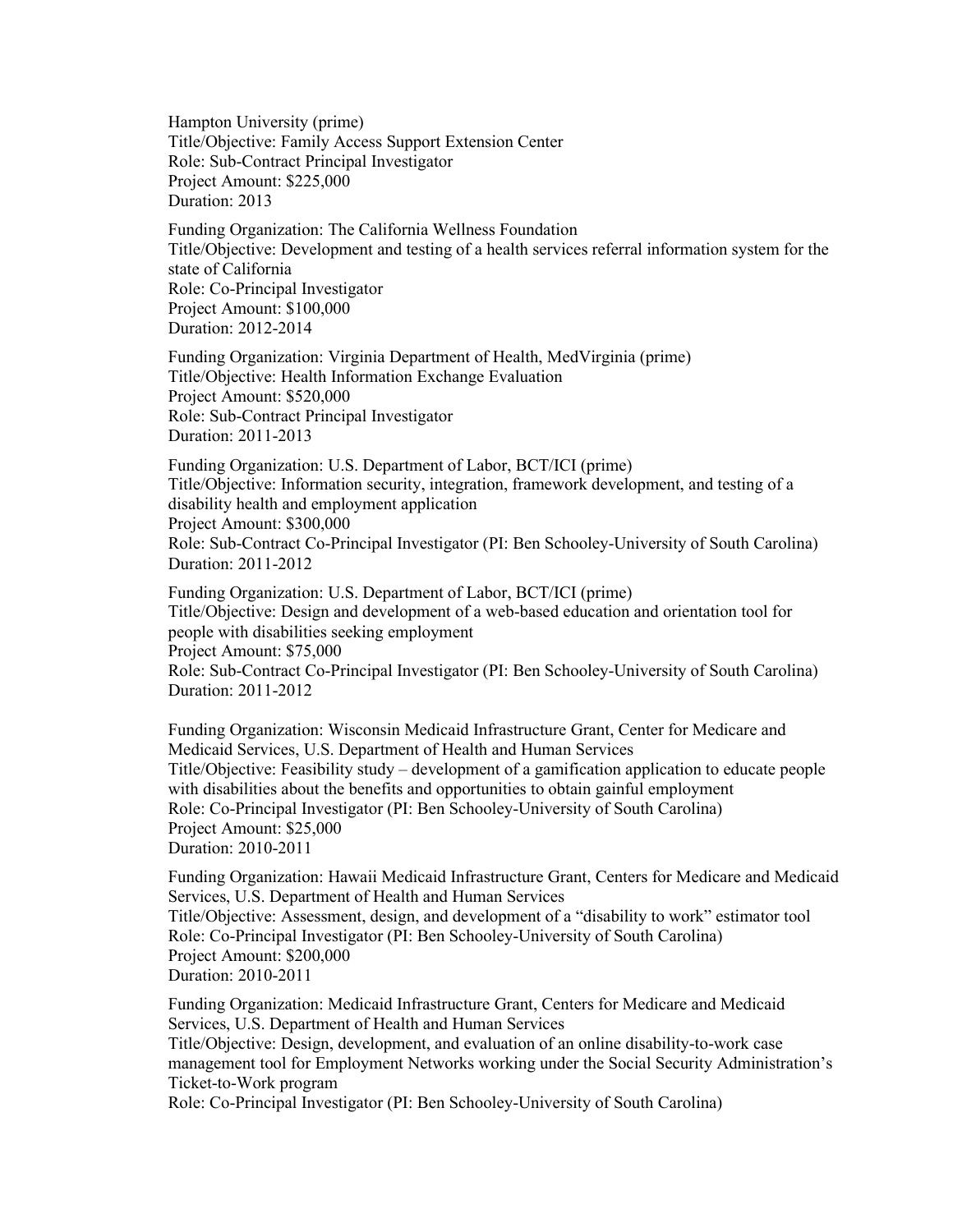Project Amount: Total: \$205,000 (AZ: \$40,000; CA: \$50,000; IA: \$25,000; MA: \$75,000; RI: \$15,000)

Duration: 2010- 2012

Funding Organization: Special Hope Foundation Title/Objective: Development of "SmartWorks" Software: A disability employment information system, end-user training and pilot project implementation in California Role: Co-Principal Investigator (PI: Ben Schooley-University of South Carolina) Project Amount: \$100,000 Duration: 2010-2011

Funding Organization: The California Wellness Foundation Title/Objective: Development and testing of a disability health and employment application for the state of California Role: Co-Principal Investigator (PI: Ben Schooley-University of South Carolina) Project Amount: \$135,000 Duration: 2010-2012

Funding Organization: Claremont Graduate University Title/Objective: Dissertation Grant – Public-Private Interorganizational Sharing of Electronic Health Data for Disability Determination Role: Principal Investigator Project Amount: \$10,000 Duration: 2010

Funding Organization: U.S. Social Security Administration, Booz-Allen (Prime) Title/Objective: Consumer Involvement Analysis for Disability Benefits Application to SSA Role: Sub-Contract Principal Investigator Project Amount: \$28,500 Duration: 2010

Funding Organization: U.S. Social Security Administration, Booz-Allen (Prime) Title/Objective: SSA MEGAHIT Case Study Role: Sub-Contract Principal Investigator Project Amount: \$64,500 Duration: 2010

Funding Organization: Kay Family Foundation Title/Objective: Bridge Funding for Disability and Health IT Research Role: Co-Principal Investigator (PI: Thomas Horan-Claremont Graduate University) Project Amount: \$500,000 Duration: 2009-2011

Funding Organization: New York and Wisconsin Medicaid Infrastructure Grants, Centers for Medicare and Medicaid Services, U.S. Department of Health and Human Services, through Cornell University (Prime)

Title/Objective: SmartWorks Software Limited Production Development and Pilot Test Role: Co-Principal Investigator (PI: Ben Schooley-University of South Carolina) Project Amount: \$60,000

```
Duration: 2010
```
Funding Organization: New York and Wisconsin Medicaid Infrastructure Grants, Centers for Medicare and Medicaid Services, U.S. Department of Health and Human Services, through Cornell University (Prime)

Title/Objective: Technology, Employment, and Health: Grant to investigate the needs of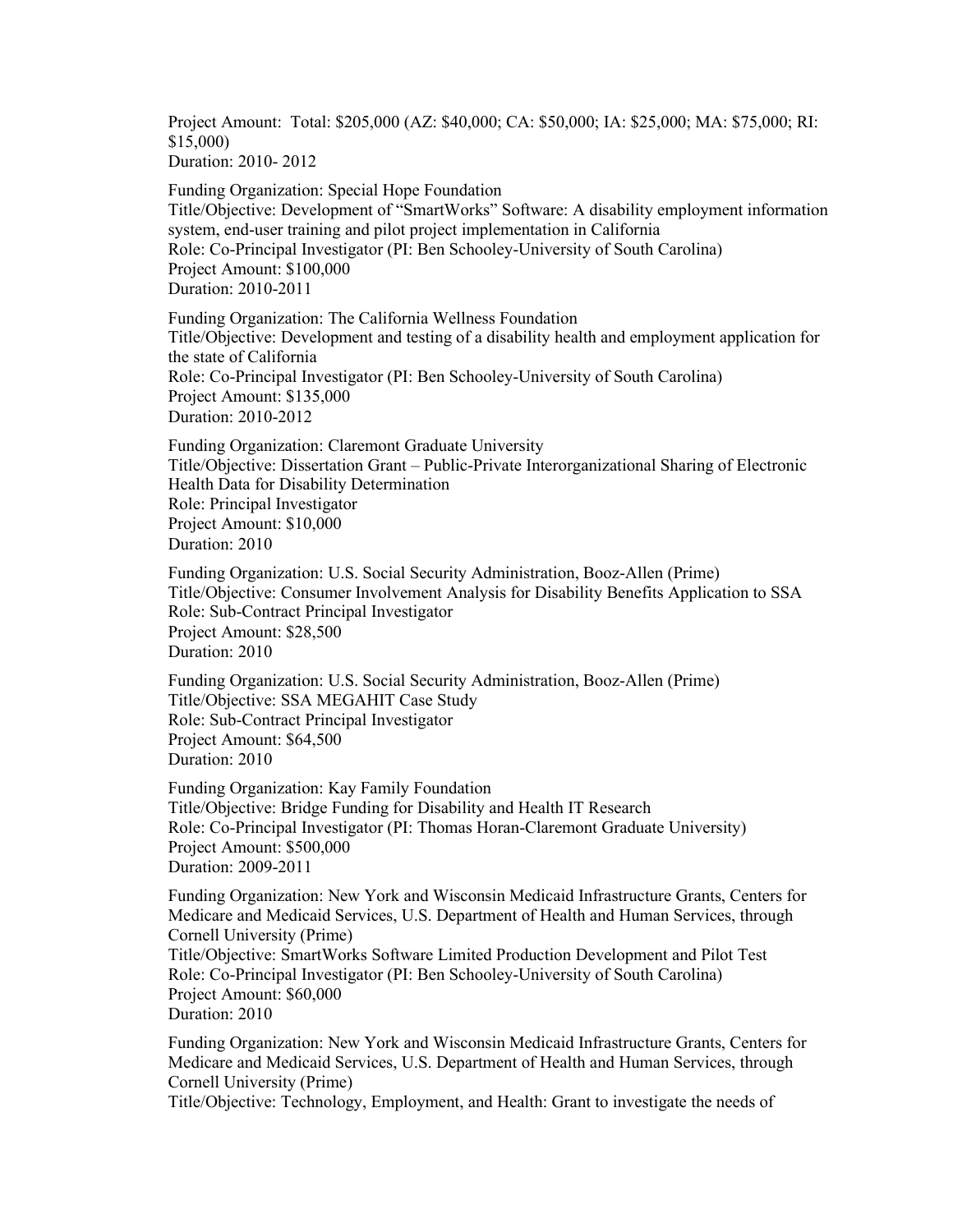Employment Networks to serve people with disabilities Role: Co-Principal Investigator (PI: Ben Schooley-University of South Carolina) Project Amount: \$100,000 Duration: 2009

Funding Organization: Special Hope Foundation Title/Objective: Exploratory research, process re-engineering, and technology gap analysis to improve employment of people with disabilities Role: Co-Principal Investigator (PI: Ben Schooley-University of South Carolina) Project Amount: \$50,000 Duration: 2009

Funding Organization: U.S. Social Security Administration, Booz-Allen (Prime) Title/Objective: The role of electronic system transmission of medical evidence for SSA disability determination Role: Sub-Contract Principal Investigator Project Amount: \$36,000 Duration: 2009

Funding Organization: The World Bank Title/Objective: Technical and Policy Assistance to the Government of Andhra Pradesh, India for Statewide Disability Assessment System and Policy Analysis Role: Co-Principal Investigator (PI: Susan Daniels-Daniels and Associates) Project Amount: \$410,000 Duration: 2008

Funding Organization: Kay Family Foundation Title/Objective: Grant to Establish E-Health Research Center at Claremont Graduate University Role: Program Manager (PI: Thomas Horan-Claremont Graduate University) Project Amount: \$1,000,000 Duration: 2006-2010

#### **Completed Research – Internally UAB Funded**

Funding Organization: UAB School of Medicine COVID Research Grant Title/Objective: Helpbeatcovid19.org Role: Principal Investigator Project Amount: \$25,000 Duration: 2020

Funding Organization: UAB Diabetes Research Center and the UAB Comprehensive Diabetes Center

Title/Objective: Cardiometabolic Disease Staging System to Improve Medical Management of Obesity and Diabetes in Primary Care Settings: A Feasibility Study Role: Investigator (PI: Tapan Mehta-UAB) Project Amount: \$50,000 Duration: 2019-2020

Funding Organization: UAB Center for the Study of Community Health Title/Objective: Develop and implement a web-based data collection system for Birmingham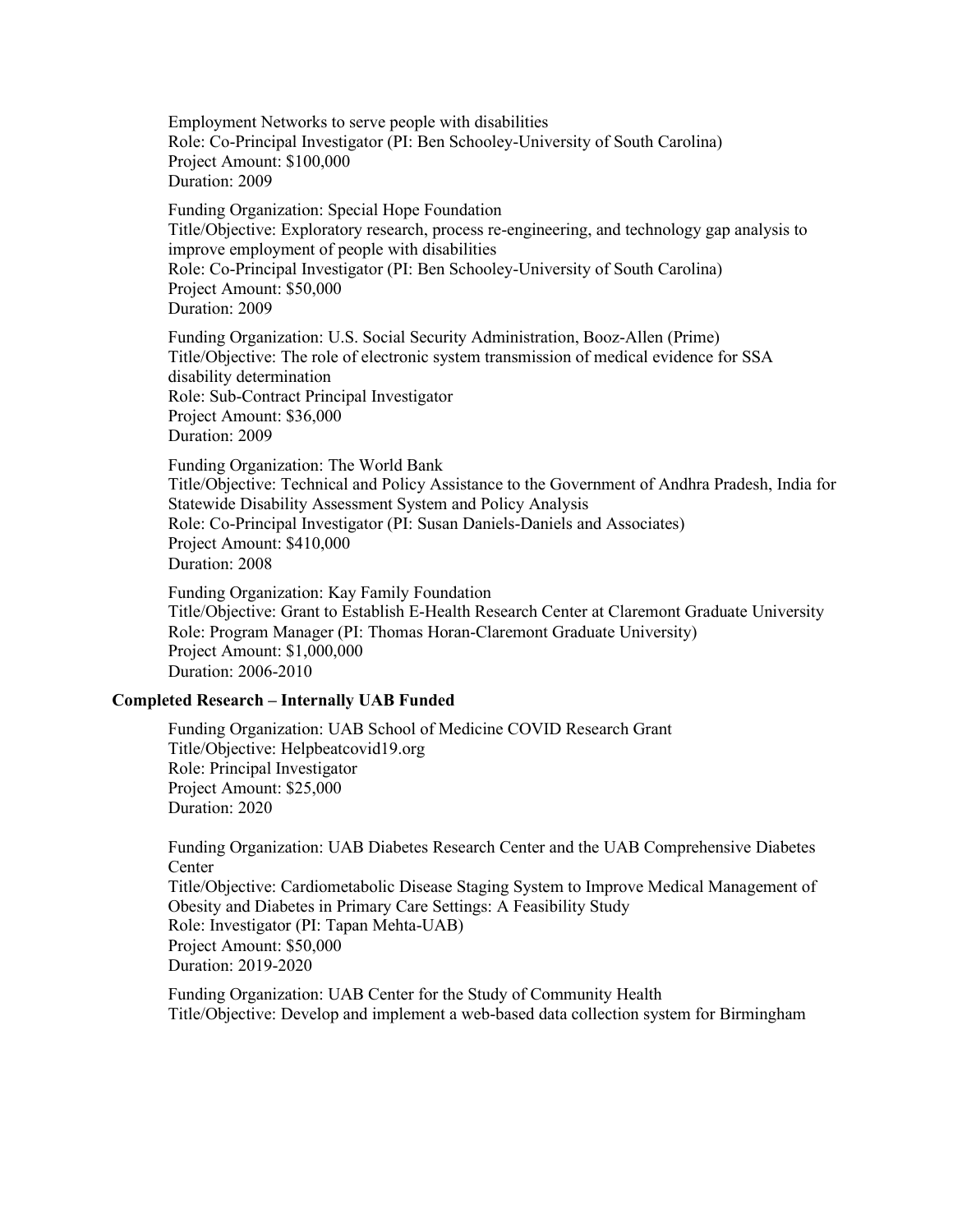Recovery Resource Center Role: Principal Investigator Project Amount: \$30,000 Duration: 2018-2020

Funding Organization: UAB Faculty Development Grant Title/Objective: Use of Social Determinants of Health in Determining Post-Acute Care Role: Principal Investigator Project Amount: \$8,000 Duration: 2018

Funding Organization: UAB National Science Foundation (NSF) I/UCRC & Center for Health Organization Transformation Industry Membership Fees Title/Objective: Using Socioeconomic and Sociodemographic Variables in the EHR to Predict Risk of Repeated ED Visits Role: Project Co-Principal Investigator (PI: Hall-UAB) Project Amount: \$8,000 Duration: 2018-2019

### **Publications**

#### **Journal Articles (\*indicates mentored student)**

- 1. \*Orewa, G.M., **Feldman, S.S.,** Hearld, K.R., Kennedy, K.C., and Hall, A.G. (2022) Using Accountable Care Team to Improve Timely Discharge: A Pilot Study. *Quality Management in Health Care*.
- 2. Meese, K.A., Hall, A.G., **Feldman, S.S.**, Colon Lopez, A., Rogers, D.A., Singh, J.A. (2022) Physician, Nurse and Advanced Practice Provider Perspectives on the Rapid Transition to Inpatient and Outpatient Telemedicine. *Telemedicine Reports*. <https://doi.org/10.1089/tmr.2021.0034>
- 3. \*Nguyen, O.T., Turner, K., Apathy, N., Magoc, T., Hanna, K., Merlo, T., Harle, C., Thompson, L., Berner, E., **Feldman, S.S.** (2021) Primary care physicians' electronic health record proficiency and efficiency behaviors and time interacting with electronic health records: A quantile regression analysis. *Journal of the American Medical Informatics Association.* <https://doi.org/10.1093/jamia/ocab272>
- 4. Oglesby, W., Hall, A.G., Valenta, A., **Feldman, S.S**., Harwood, K., McCaughey, D., Chenot, T., Stanowski, A., Brichto, E., Nash, D. (2021) Accrediting Graduate Programs in Healthcare Quality and Safety. *American Journal of Medical Quality.* November/December 2021 - Volume 36 - Issue 6 - p 441-448 doi: 10.1097/JMQ.0000000000000021
- 5. \*Monahan, A.C., **Feldman, S.S.,** (2021) Models Predicting Hospital Admission of Adult Patients Utilizing Prehospital Data: Systematic Review and Demonstration of PROBAST and CHARMS Critical Appraisal Methodology. *JMIR Medical Informatics, 9(9),* e30022
- 6. Cochran, R., **Feldman, S.S.**, Ivankova, N., Hall, A., Opoku-Agyeman, W. (2021) Intention to Use Behavioral Health Data from a Health Information Exchange: A Mixed Methods Study. *JMIR Mental Health*. *8*(5), p.e26746. doi:10.2196/26746
- *7.* **Feldman, S.S.,** Kennedy, K., Nafziger, S., Orewa, G., Kpomblekou-Ademawou, E, Hearld, K.R., Hall, A. (2021) Critical Success Factors for Addressing Discharge Inefficiency at a Large Academic Medical Center: A Lean Six Sigma Approach. *Journal of Nursing Care Quality.* PMID: 34446665 DOI: 10.1097/NCQ.0000000000000591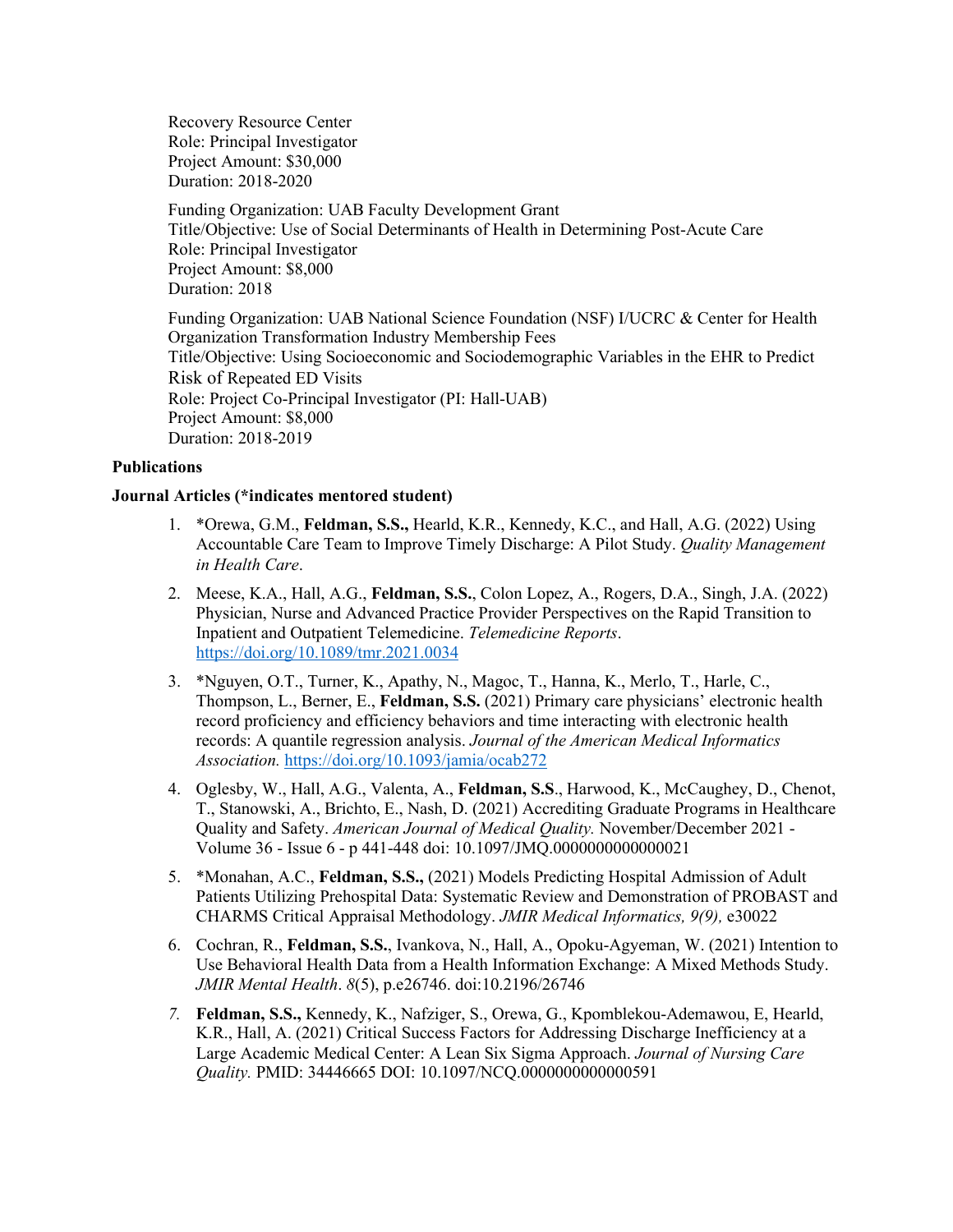- 8. Hall, A., Karabukayey, A., Rainey, C., Kelley, R., Wade, J., Patterson, J., **Feldman, S.S.** (2021) Perspectives on Life following a Traumatic Spinal Cord Injury. Disability and Health Journal. *Disability in Health Journal.* 101067.
- 9. Kennedy, K.C, Hearld K.R., May, B., Hall, A.G., **Feldman, S.S.,** McKnight, K., Kraus, A., Feng, W. and Opoku-Agyeman, W. (2021) Inpatient Telehealth and COVID-19 Outcomes: Experiences in Alabama. *Telemedicine Reports* 2.1: 148-155.
- 10. \*Smedley, W., **Feldman, S.S.**, \*Ralphs, C. (2021) Wearable technology to enhance breast cancer patient navigation: Case report. *Journal of Hospital Management and Health Policy.*5:21
- 11. \*Nguyen, O., Shah, S., Gartland, A., Parekh, A., Turner, K., **Feldman, S.S.**, Merlo, L.J. (2020) Factors associated with nurse well-being in relation to electronic health record use: A systematic review, *Journal of the American Medical Informatics Association*. DOI: doi.org/10.1093/jamia/ocaa289.
- 12. \*Martin, Heather, Modi, Shikha, S., **Feldman, S.S.** (2020). Barriers and Facilitators to PDMP IS Success in the US: A systematic review. *Drug and Alcohol Dependence.* 108460.
- 13. \*Modi, S., Costigan, J., Lemak, M., **Feldman, S.S.** (2020). Patient Experience in Outpatient Clinics: Does appointment time impact satisfaction? *Patient Experience Journal:* Vol. 7: Iss. 3, Article 20. DOI: 10.35680/2372-0247.1445
- 14. Guerrazzi, C., **Feldman S.S.**, Hernandez, S.R. (2020). Inter-organizational information sharing and Bundled Payment Reimbursement: Do Hospitals in the U.S. Use Health Information Exchange to Collaborate? *International Journal of Medical Informatics. 145,*  104298.
- 15. **Feldman, S.S.**, Hikmet, N., Modi, S., Schooley, B. (2020) Impact of Provider Prior Use of HIE On System Complexity, Performance, Patient Care, Quality and System Concerns. *Science – Information Systems Journal*. http://dx.doi.org/10.1007/s10796-020-10064-x
- 16. **Feldman, S.S.,** Davlyatov, G., Hall. A.G., (2020) Toward Understanding the Value of Missing Social Determinants of Health Data in Care Transition Planning. *Applied Clinical Informatics*. https://doi.org/10.1055/s-0040-1715650.
- 17. \*Costigan, J., Lemak, M., **Feldman, S.S**. (2020). Patient Satisfaction in Dermatology Clinics – Does Clinic Type Matter?: Mixed Methods Study. *Journal of Medical Informatics Research Dermatology.* http://dx.doi.org/10.2196/17171
- 18. Carroll, N., Hall, A., **Feldman, S.S.**, Thirumalai, M., Wade, J.T., Rimmer, J. (2020). Enhancing Transitions from Rehabilitation Patient to Wellness Participant for People with Disabilities: An Opportunity for Hospital Community Benefit. *Frontiers in Public Health,* 8.
- 19. **Feldman, S.S.** (2020). Health Informatics, healthcare quality and safety, and healthcare simulation: continuing the discussion to advance healthcare operations. *Health Systems Journal*. 1-1.
- 20. Guerrazzi, C. **Feldman, S.S.** (2020). Health Information Exchange: What Matters at the Organizational Level? *Journal of Biomedical Informatics*, Feb; 102:103375.doi: doi: 10.1016/j.jbi.2020.103375
- 21. **Feldman, S.S.,** Zengul, F., Ozaydin, B., Brazil, V., Hayes, L., Schooley, B. (2019) Introduction to "Health Informatics, Healthcare Quality and Safety, and Healthcare Simulation: The New Triad to Advance Healthcare Operations." *Health Systems Journal*. https://doi.org/10.1080/20476965.2019.1687264.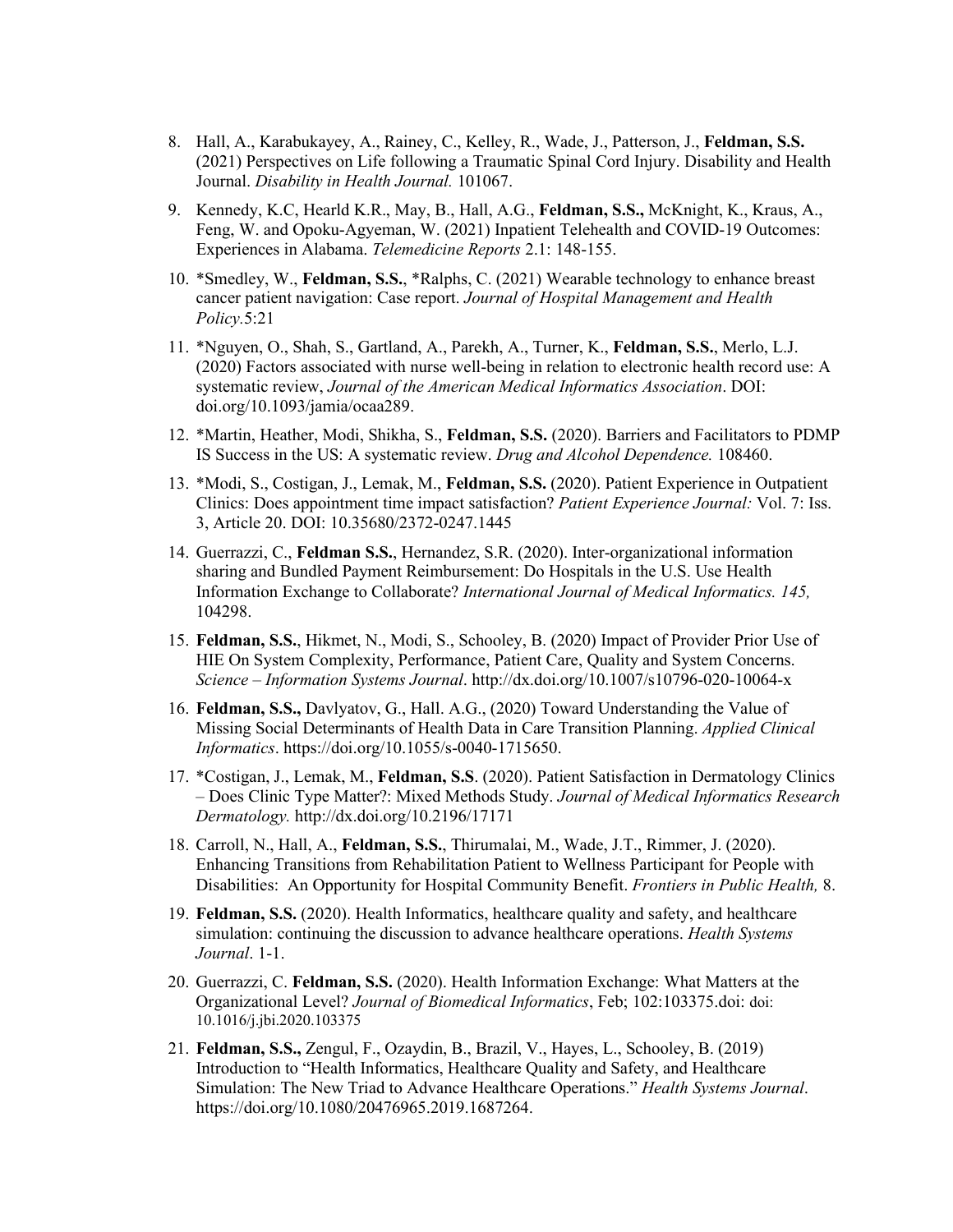- 22. Davvlyatov, G., Borkowski, N., **Feldman, S.S.,** Qu, H., Burke, D., Bronstein, J., Brickman, A. (2019) Health Information Technology Adoption and Clinical Performance in Community Health Centers. *Journal of Healthcare Quality.* doi: 10.1097/JHQ.0000000000000231
- 23. \*Modi, S., Ozaydin, B., Zengul, F. **Feldman, S.S**, (2019) The Emerging Literature for the Triad of Health Informatics, Quality and Safety, and Simulation. Health Systems Journal. *Health Systems Journal,* 1-13. https://doi.org/10.1080/20476965.2019.1687263.
- 24. \*Shivers, L., **Feldman, S.S.,** Hayes, L.W. *(*2019*)* Development of a Computerized Paediatric Intensive Care Unit Septic Shock Pathway: Improving User Experience. *Health Systems Journal,* 1-7.
- 25. **Feldman, S.S.,** Buchalter, S. Hayes, L.W., Zink, D., Slovensky, D. (2019) Training Leaders for a Culture of Quality and Safety. *Leadership in Health Services*, *32*(2), 251-263. https://doi.org/10.1108/LHS-09-2018-0041
- 26. **Feldman, S.S.,** \*Cochran, R., Mehta, T. (2019) Predictors of Weight Change: Findings from an Employee Wellness Program. *Frontiers Endocrinology.* 10,77. doi: 10.3389/fendo.2019.00077
- 27. **Feldman, S.S**., Bhavsar, G. P. Schooley, B. L., (2018) Consumers' Perceptions of Health IT Utilization and Benefits. *Journal of American Medical Association (JAMIA) Open, 2*(1), 99- 106. doi: 10.1093/jamiaopen/ooy049
- 28. **Feldman, S. S.**, Buchalter, S., & Hayes, L. W. (2018). Health Information Technology in Healthcare Quality and Patient Safety: Literature Review. *JMIR Med Inform*, *6*(2), e10264
- 29. **Feldman, S.S.** (2018*).* Health Information Exchange: An Early Model for Value and Sustainability. *JMIR Med Inform, 6*(2), e29. doi: 10.2196/medinform.9299.
- 30. **Feldman, S.S**., Houser, S.H. (2017). Automating Health Information Management through Health Information Exchange: An Informatics Approach. *Journal of American Health Information Management Association, 88*(1), 32-35*.*
- 31. LeRouge, C., \*Hirsch, J., **Feldman, S.S**., Bass, A. (2016). Interstate Health Information Exchange: Understanding Value Propositions and Challenges. *Journal Innovation and Entrepreneurship in Health*, *3,*69.
- 32. \*Steckler, L., **Feldman, S.S**. Watts, C. (2015). Forming a Physician Led Accountable Care Organization: From Application to Implementation. *American Journal of Accountable Care*. *3*(3), e3.
- 33. **Feldman, S.S.**, Schooley, B.L., Bhavsar, G.P. (2014). Health Information Exchange Implementation Lessons Learned and Critical Success Factors from a Case Study. *Journal of Medical Internet Research Medical Informatics, 2*(2), e19.
- 34. **Feldman, S.S**, Horan, T,A., Drew, D. (2012). Understanding the Value Proposition of Health Information Exchange: The Case of Uncompensated Care Cost Recovery, *Health Systems Journal*, *2*(2), 134-146
- 35. Schooley, B.L., **Feldman, S.S**., \*Alnosayan, N. (2012). Development of a Disability Employment Information System: An Information Systems Design Theory Approach, e-Service Journal: A Journal of Electronic Services in the Public and Private Sectors, *8*(2), 57- 83.
- 36. **Feldman, S.S**., Horan, T., Al-Buhairan, F., Lytle, N., and Tulu, B. (2011). Information Systems for Disability: A multi-stakeholder assessment of medical evidence needs and processes. *Communications of the Association for Information Systems, 29*(1), 18.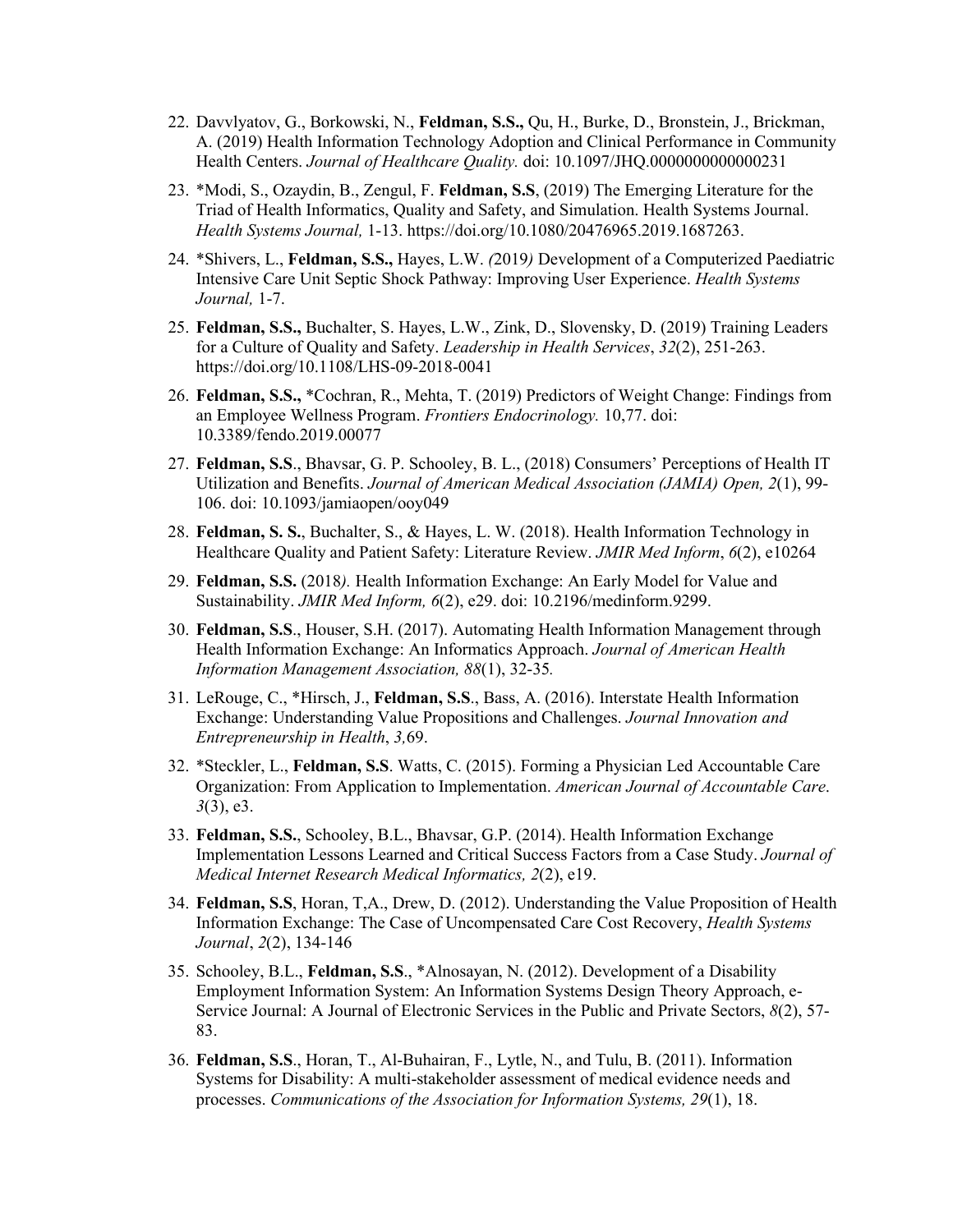- 37. **Feldman, S. S.**, & Horan, T. A. (2011). Collaboration in Electronic Medical Evidence Development: A Case Study of the Social Security Administration's MEGAHIT System. *International Journal of Medical Informatics, 80*(8), e127-e140.
- 38. **Feldman, S.S**., and Horan, T. (2011). The Dynamics of Information Collaboration: A Case Study of Blended IT Value Propositions for Health Information Exchange in Disability Determination. *Journal of the Association for Information Systems*, *12*(2), 189.
- 39. Chismar, W., Horan, T., Hesse, B., **Feldman, S.S**., and Shaikh, A. (2011). Cyberinfrastructure for Public Health and Health Services: Toward Use-Inspired Research and Practice Collaboration. *American Journal of Preventive Medicine, 40*(5), S108-114.
- 40. Horan, T., Daniels, S., & **Feldman, S.S.** (2009). The Prospective Role Personal Health Records in Streamlining and Accelerating the Disability Determination Process*. Disability and Health Journal, 2*(3), 153-157.
- 41. **Feldman, S.S**, Figge, H.L., Molina, S.L., O'Neil, RD., (2008). Closing a Life-Threatening Gap. *Advance for HealthCare Executives*, *12*(2), 38-42.

## **Books and Book Chapters**

- 1. **Feldman, S.S.**, Schooley, B. Information Technology for Healthcare Leaders. Health Administration Press. Edited. Contracted and in process.
- 2. **Feldman S.S**. (due spring 2022). Value Proposition of Health Information Exchange. In: Dixon B.E., editor. Health Information Exchange: Navigating and Managing a Network of Health Information Systems.
- 3. Carroll, N., Hall, A., **Feldman, S.S.**, Thirumalai, M., Wade, J.T., Rimmer, J. (2020). Enhancing Transitions from Rehabilitation Patient to Wellness Participant for People with Disabilities: An Opportunity for Hospital Community Benefit In: Evashwick, C. J., Singh, S. R., Jackson, P., Sinay, T., eds. Hospitals' Benefit to the Community: Research, Policy and Evaluation. Lausanne: Frontiers Media SA. doi: 10.3389/978-2-88966-041-4
- 4. Dorsey, A., Bruck, M., **Feldman, S.S.** (2020). Applied Informatics for Health IT Managers In: Berner, E., editor. Informatics Education in Healthcare: Lessons Learned, 2nd Edition. Ch. 4. Springer, Cham, 2020.
- 5. Khairat, S. **Feldman, S.S.** (2020). Baccalaureate Health Informatics Education In: Berner, E., editor. Informatics Education in Healthcare: Lessons Learned, 2nd Edition. Ch. 6. Springer, Cham, 2020.
- 6. **Feldman, S.S**., Boren, S., Tesch, L., Valenta, A. (2020). Accreditation of Health Informatics Programs In: Berner, E., editor. Informatics Education in Healthcare: Lessons Learned, 2nd Edition. Ch. 17. Springer, Cham, 2020.
- 7. Schooley, B., **Feldman, S.S.,** \*Tipper, B. (2020). A Unified Framework for Human Centered Design of a Substance Use, Abuse, and Recovery Support System. In: Kalra, J., Lightner, N.J., editors. Advances in Human Factors and Ergonomics in Healthcare and Medical Devices
- 8. **Feldman, S.S**., Buchalter, S., Hayes-Wynn, L. (2019). Health Informatics in Healthcare Quality and Safety In: Joshi, M., Ransom, E., Nash, D, editors. The Healthcare Quality Book: Vision, Strategy, and Tools, 4<sup>th</sup> Edition.
- 9. Kelley, K., **Feldman, S.S**., Gravely, S. (2016). Governance Models in Health Information Exchange In: Dixon B.E., editor. Health Information Exchange: Navigating and Managing a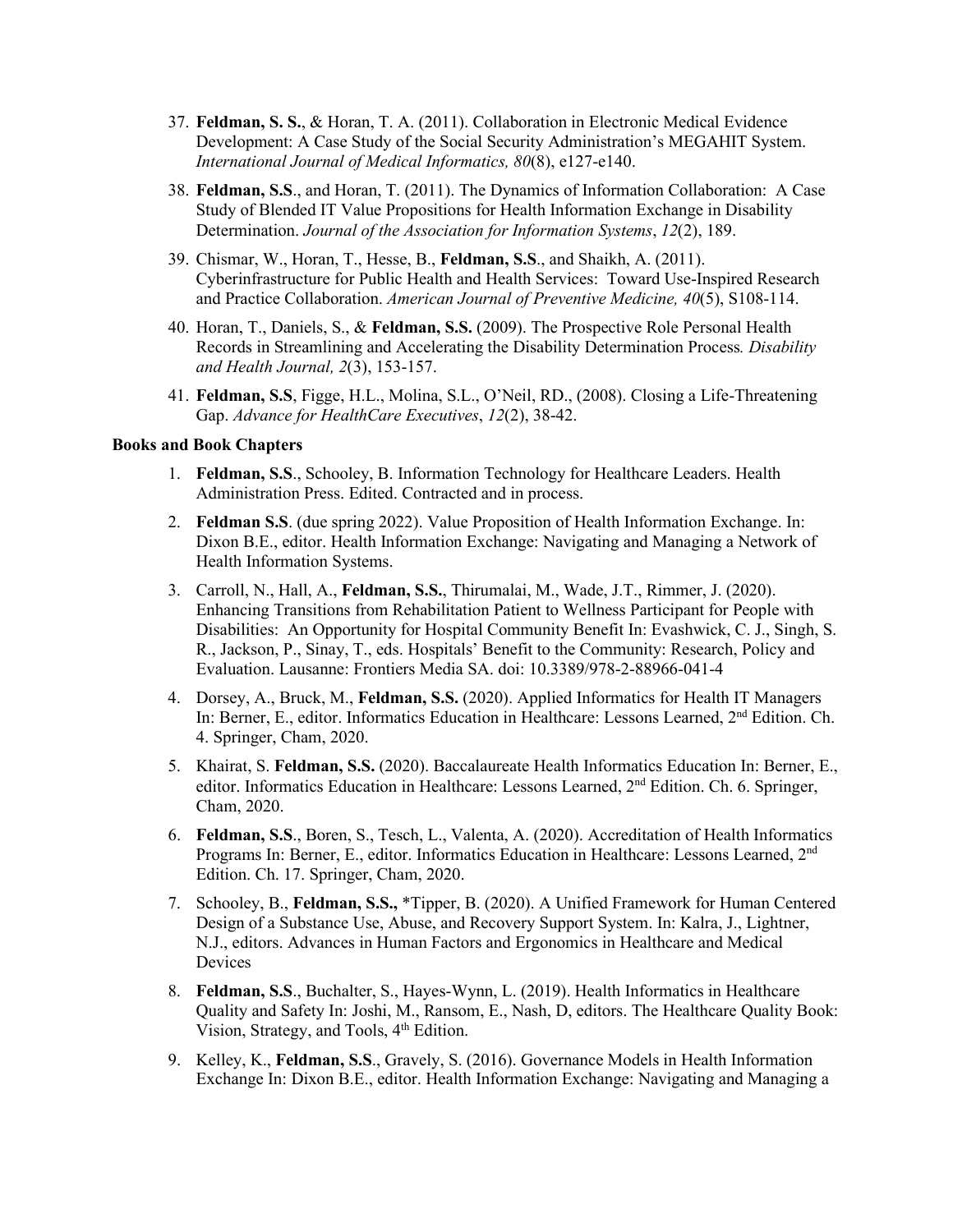Network of Health Information Systems. *Awarded HIMSS Book of the Year*

10. **Feldman S.S**. (2016). Value Proposition of Health Information Exchange. In: Dixon B.E., editor. Health Information Exchange: Navigating and Managing a Network of Health Information Systems. *Awarded HIMSS Book of the Year*

### **Technical and Consulting Reports**

- 1. **Feldman, S.S.** and Schooley, B. (2020) *GuideSafe Final Report*. Prepared with an external evaluator for the State of Alabama.
- 2. **Feldman, S.S**. (2015). *Healthy Petersburg 2020.* Prepared for the City of Petersburg, VA.
- 3. Schooley, B, and **Feldman, S.S.** (2015). *Employment Related Healthcare Referral System for People with Disabilities in the Workforce*. Prepared for The California Wellness Foundation.
- 4. **Feldman, S.S.** (2014), *ConnectVirginia Summative Evaluation.* Prepared for the Commonwealth of Virginia Department of Health.
- 5. **Feldman, S.S.** (2014). *ConnectVirginia Consumer Survey Findings.* Prepared for the Commonwealth of Virginia Department of Health.
- 6. **Feldman, S.S.** (2013). *ConnectVirginia Implementation Evaluation.* Prepared for the Commonwealth of Virginia Department of Health.
- 7. **Feldman, S.S.** (2013). *ConnectVirginia Evaluation and Metrics Annual Report.* Prepared for the Commonwealth of Virginia Department of Health.
- 8. **Feldman, S.S.,** Matthews, M., Dantona, C., (2013). *Creating a Healthier Petersburg: Improving Access to Health Care for Citizens.* Prepared for the City of Petersburg, VA (Healthy Petersburg 2020 Initiative).
- 9. **Feldman, S.S.** (2013). San Diego Beacon Health Information Exchange, Secure Direct Messaging and Query and Retrieve for Regional Health Information Exchange. Prepared for the San Diego Regional Health Information Exchange.
- 10. **Feldman, S.S.** and Pawolski, R. (2012). *Evaluation of a Family Access Support Extension Center.* Prepared for Hampton University for HHS Projects of National Significance.
- 11. Schooley, B, and **Feldman, S.S.** (2012). *Employment Related Healthcare Referral System for People with Disabilities in the Workforce*. Prepared for The California Wellness Foundation.
- 12. **Feldman, S.S.** (2012). *ConnectViriginia Evaluation and Metrics Annual Report.* Prepared for the Commonwealth of Virginia Department of Health.
- 13. **Feldman, S.S.** and Schooley, B. (2012). *SmartWorks Training Development and California Pilot for Employment Networks*. Prepared for The Special Hope Foundation.
- 14. **Feldman, S.S.** and Schooley, B. (2011*). SmartWorks Development and Nationwide Pilot Implementation for Employment Networks*. Prepared for US Department of Health and Human Services Medicaid Infrastructure Grant Programs.
- 15. Schooley, B., and **Feldman, S.S.** (2010). *SmartWorks: Ticket Tracking Tool Visualization.* Prepared for Cornell University, The Special Hope Foundation, and the New York and Wisconsin Medicaid Infrastructure Grant Programs.
- 16. Schooley, B., and **Feldman, S.S.** (2010). *SmartWorks: A Detailed Use Case for a Smart Solution for Employment Networks.* Prepared for Cornell University, The Special Hope Foundation, and the New York and Wisconsin Medicaid Infrastructure Grant Programs.
- 17. Schooley, B., **Feldman, S.S.,** Daniels, S., and Butz, B. (2010). *Hawaii to Work: Business*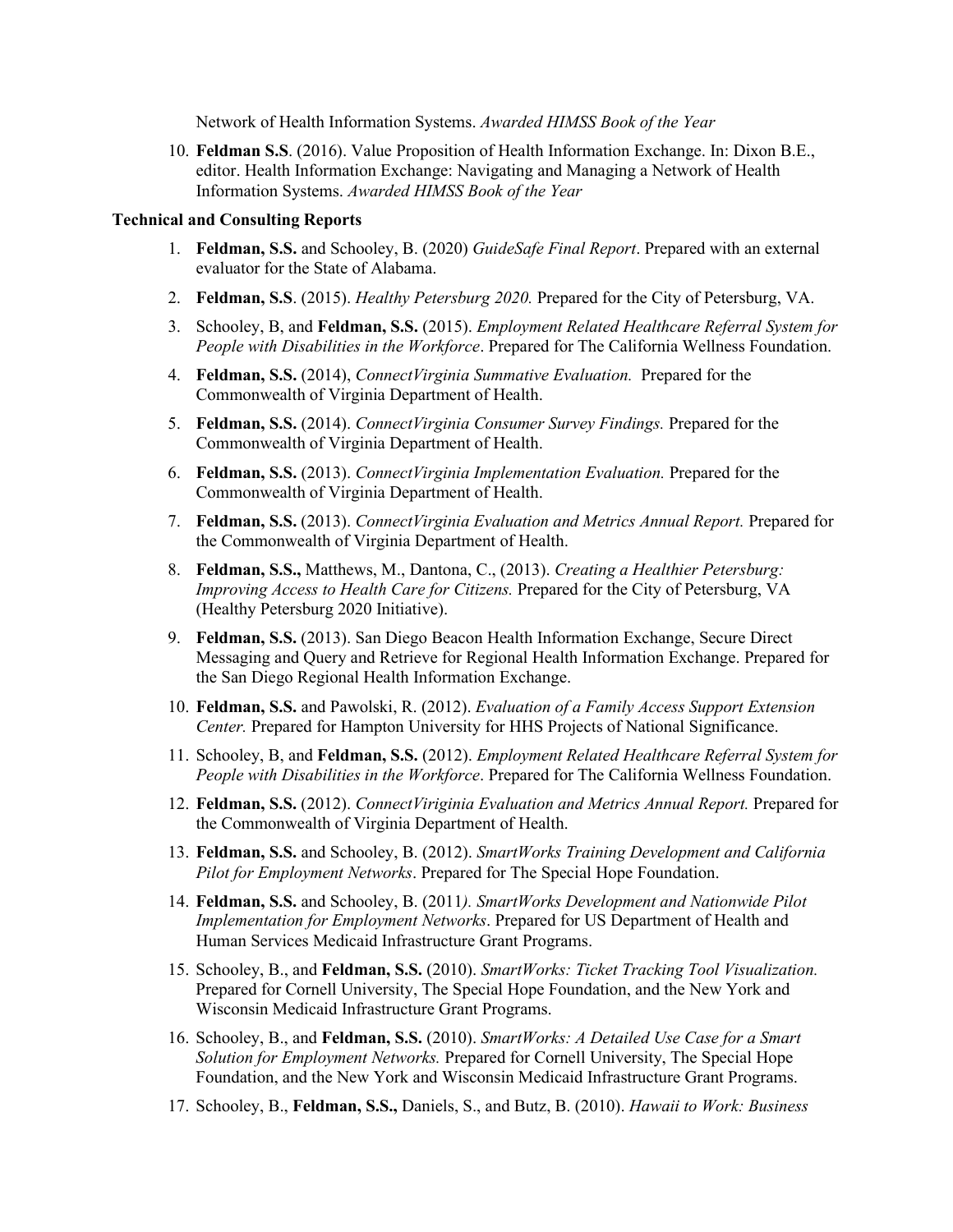*Requirements Document for a Disability Work Incentives Educator Tool.* Prepared for Hawaii Medicaid Infrastructure Grant, University of Hawaii.

- 18. **Feldman, S.S.,** and Horan T. (2010). Using the Nationwide Health Information Network to Deliver Value to Disability Claimants: A Case Study of Social Security Administration use of MEGAHIT for Disability Determination, Washington, DC: Prepared for the Social Security Administration.
- 19. Horan, T., Elias, E., Lytle, N., Gaeta, R., and **Feldman, S.S**., (2010). Using Health IT to Improve Claimant Experiences during Disability Determination Business Process: Findings, Recommendations, and Action Plan. Washington, DC: Prepared for the Social Security Administration.
- 20. Schooley, B. and **Feldman, S.S.**, (2009). *SmartWorks: A Smart Solution for Employment Networks*. Prepared for Cornell University, The Special Hope Foundation, and the New York and Wisconsin Medicaid Infrastructure Grant Programs.
- 21. **Feldman, S.S.,** and Horan, T. (2009). MEGAHIT Case Study: A Multi-Dimensional Analysis of Electronic Medical Evidence Systems for Disability Determination, Washington, DC: Prepared for the Social Security Administration.
- 22. Daniels, S., **Feldman, S.S.**, Sen, S. (2008). *Social Security Certificate Determination for Andhra Pradesh: Report of a Scoping Analysis*, Washington, DC: Prepared for The World Bank.
- 23. Schooley, B., Horan, T., and **Feldman, S.S.** (2008). *Vital Health Data for Emergencies*. Irvine, CA: Prepared for VitalData Technology.

### **Conference Presentations/Posters**

- 1. Feldman, SS., Schooley, B, (2022) Have Pandemic Response Tools Worked? Evidence from the Field. *HIMSS.* March 14-18, 2022. Orlando, FL.
- 2. Schooley, B., **Feldman, S.S**. (2022) Development and Use of a COVID-19 Back to Work Symptom Assessment Tool to Reduce COVID-19 Disease Exposure. *Hawaii International Conference on System Sciences.* January 4-7, 2022. Maui, Hawaii.
- 3. **Feldman, S.S.,** Meese, K. (2021) Using a Shared Gratitude Experience to Support Well-Being Among Health Informatics Students During a Crisis. *American Medical Informatics Association.* October 30-November 3, 2021. San Diego, CA.
- 4. Osborne, J., O'Leary, T., Almudaifer, A., Covington, W., Carrol, C., Eaton, E.F., Lee, R.A., **Feldman, S.S.,** Walter, L. (2021) Towards Identification of Opiate Use Disorder in Clinical Text. *American Medical Informatics Association.* October 30-November 3, 2021. San Diego, CA. (poster)
- 5. \*Islam, S., **Feldman, S.S**., Schooley. (2021) Collaboration Health Information System for Peer Support Specialists. *HIMSS*. August 8-12, 2021. Las Vegas, NV.
- 6. **Feldman, S.S.,** Quiñones, E., Rose, T. Setting up a Healthy and Safe Conference Environment. HIMSS. August 8-12, 2021. Las Vegas, NV.
- 7. \*Gray, H., Liang, W., **Feldman, S.S.** (2020) Why is Spiritual Care Documentation not being used Across the Care Continuum? *American Medical Informatics Association.* November 14- 18, 2020. Virtual.
- 8. **Feldman, S.S.** (2020). Redesigning Graduate Health Informatics Capstones. *American Public Health Association.* October 24-28, 2020. Virtual.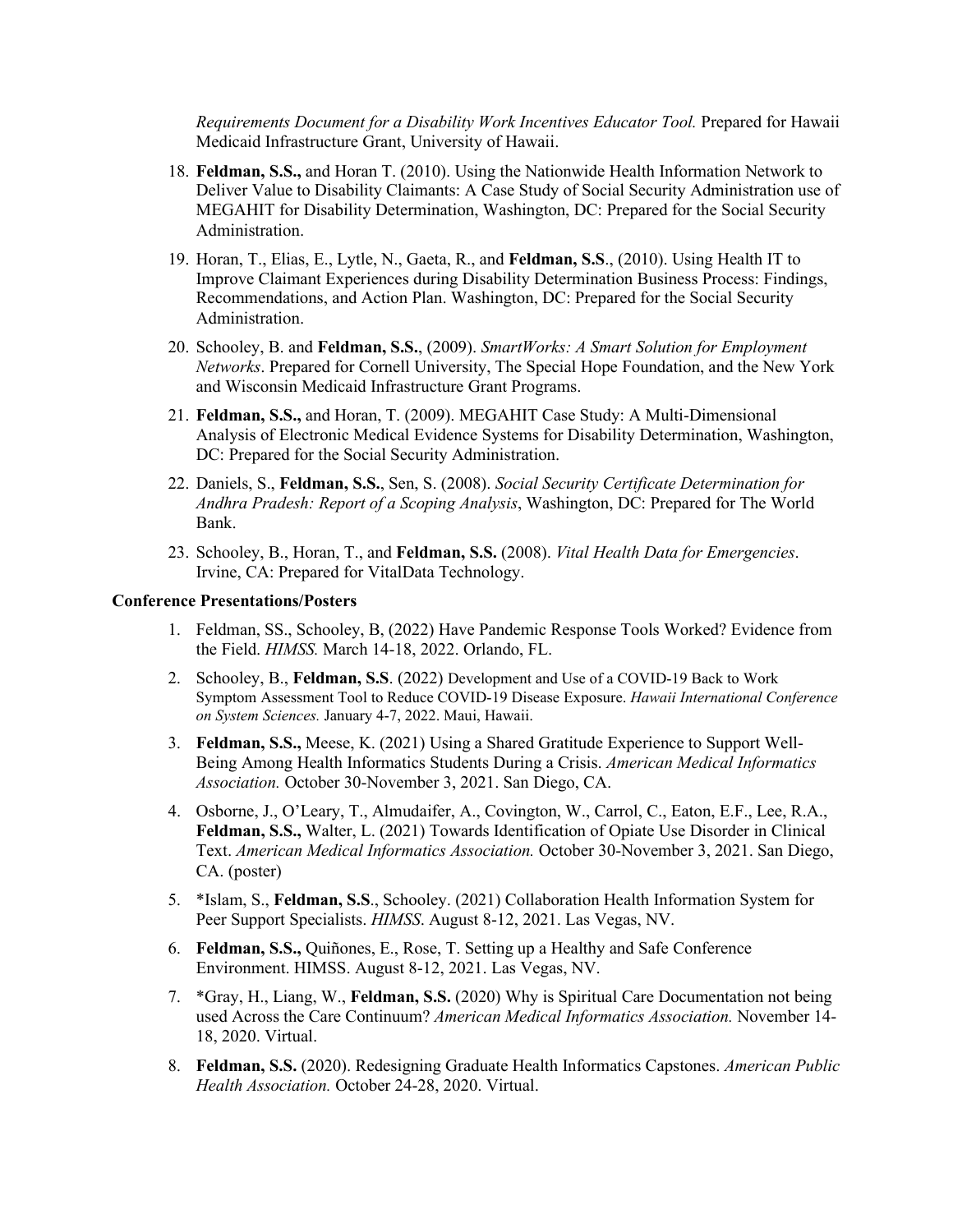- 9. **Feldman, S.S**., Hess, E. (2020). Creating a Healthy Nation: Understanding Data Collection to aid with Opioid Screening, Diagnosis, and Treatment. *American Public Health Association.* October 24-28, 2020. Virtual. (poster)
- 10. **Feldman, S.S.**, Tipper, B., Schooley, B. (2020) The role of certified peer support specialists (CPS) to aid with opioid use recovery. *American Public Health Association.* October 24-28, 2020. Virtual. (poster)
- 11. Cochran, R. **Feldman, S.S.** (2020). Factors Influencing use of Behavioral Health Information in Health Information Exchange. *American Public Health Association.* October 24-28, 2020. Virtual.
- 12. **Feldman, S.S.,** Tipper, B., Schooley, B. (2020) A Framework for Developing a Substance Use, Abuse, and Recovery Web-Based Application. *Southern Association of Information Systems.* September 14-16, 2020. Virtual.
- 13. **Feldman, S.S.** (2020). Redesigning Clinical and Nursing Informatics Capstones. ICCHI 2020: *International Conference on Clinical and Health Informatics*. September 8-9, 2020. Singapore, SG. Virtual.
- 14. **Feldman, S.S.,** Tipper, B., Schooley, B. (2020). Community based participatory research in opioid use: design of an informatics solution. ICCHI 2020: *International Conference on Clinical and Health Informatics*. September 8-9, 2020. Singapore, SG. Virtual.
- 15. Martin, H., Modi, S., **Feldman, S.S.** (2020) Barriers and Facilitators to PDMP IS Success in the US. *Proceedings of the Annual Americas Conferences on Information Systems (AMCIS).*  August 13-15, 2020. Virtual.
- 16. Cochran, R. **Feldman, S.S.** (2020) Information Systems in the Behavioral Health Context. *Proceedings of the Annual Americas Conferences on Information Systems (AMCIS).* August 13-15, 2020. Virtual.
- 17. **Feldman, S.S.,** Davlyatov, G., Hall, A. (2020) Finding Value in Missing Social Determinants of Health Data. *Academy Health.* July 28-Aug 6, 2020. Virtual. (poster)
- 18. Karabukayeva, A. Davlyatov, G. Hall, A. **Feldman, S.S.** (2020) Social Determinant Factors Associated with Discharge Against Medical Advice. *Academy Health.* July 28-Aug 6, 2020. Virtual. (poster)
- 19. Schooley, B., Tipper, B., **Feldman, S.S.** (2020) A Unified Framework for Human Centered Design of a Substance Use, Abuse, and Recovery Support System. *International Conference on Applied Human Factors and Ergonomics.* July 16-20, 2020. Virtual.
- 20. Majkowski, G., **Feldman, S.S.**, (2020) Getting in Front of Cybersecurity Frameworks with a Cyber Vulnerability Profile: Assessing Risk from a Different Perspective. *Proceedings of the Annual Symposium for the American Medical Informatics Association Clinical Informatics Conference (AMIA).* May 19-21, 2020. Virtual.
- 21. Chopra, A., Morales, M. Sukumaran, R., Raskar, R., **Feldman, S.S.**, Kingsley, T. (2020) Lessons Learnt and The Urgency to Increase our Level of Readiness in the Field of Data and Intelligent Health Information Systems. *PRedicting Emergence of Virulent Entities by Novel Technologies (PREVENT)*. February 22-23, 2020. Virtual.
- 22. **Feldman, S.S**., Boren, S., Mosley, D.E., Garza, C.B, Berner, E.S. (2019) Tracking AMIA Health Informatics Educational Domains: Lessons Learned from a Pilot Test. *Proceedings of the Annual Symposium for the American Medical Informatics Association Clinical*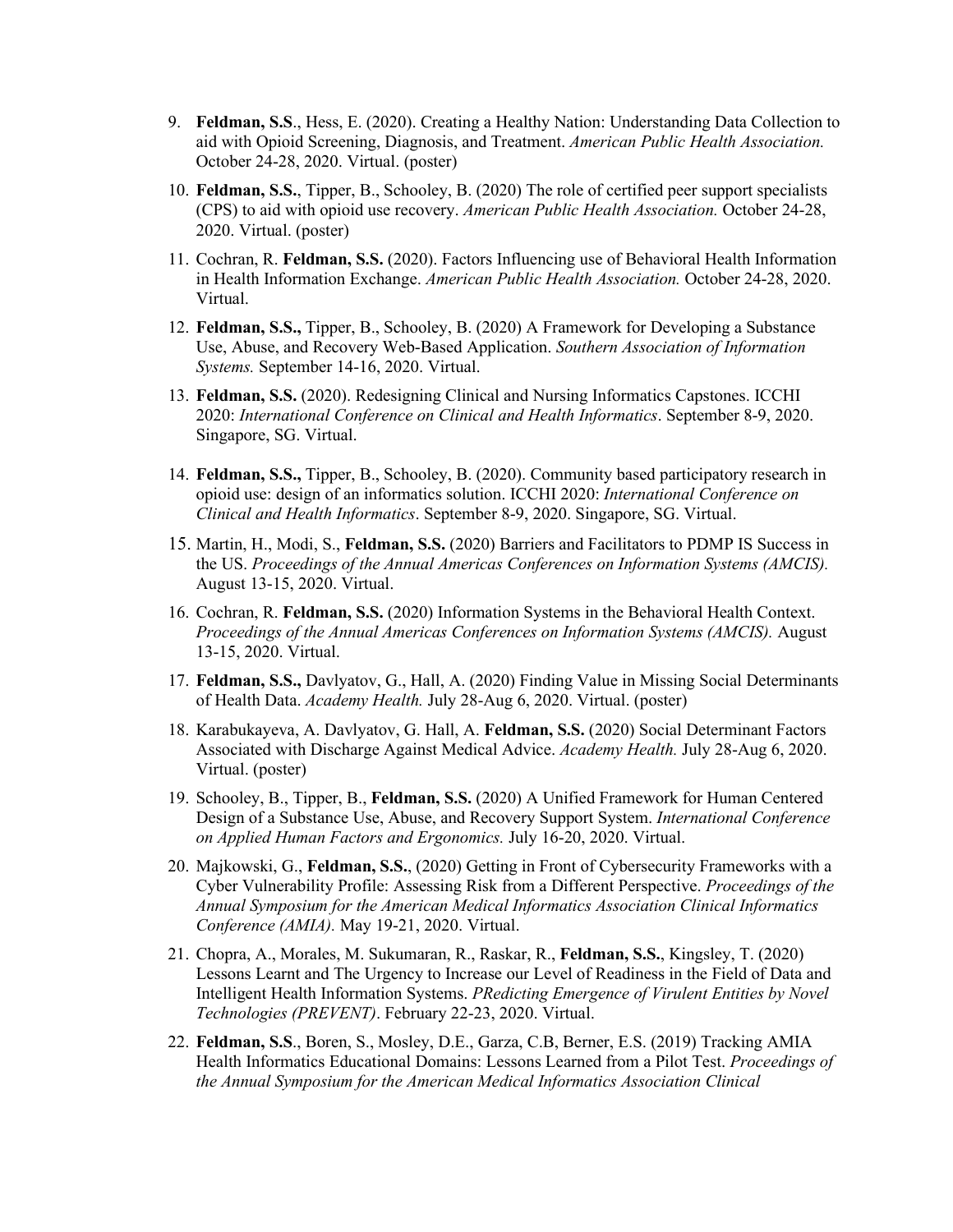*Informatics Conference (AMIA).* November 16-20, 2019. Washington, DC.

- 23. Demirbas, A., Davlyatov, G., Hall, A., **Feldman, S.S.** (2019) 30-day readmission rates of patients discharged against medical advice. *American Public Health Association.* November 3-6, 2019. Philadelphia, PA (poster)
- 24. Karabukayeva, A., **Feldman, S.S.**, Hall, A. (2019) Urban versus rural lifestyle: Associations between physical activity level, health condition, gender and race. *American Public Health Association.* November 3-6, 2019. Philadelphia, PA
- 25. **Feldman, S.S.,** Garza, C.B., Berner, E. (2019) Using Canvas to Track AMIA Health Informatics Educational Domains for CAHIIM Accreditation: Lessons Learned from a Pilot Test. *AMIA Informatics Educators Forum*. June 17-20, 2019. St. Louis, MO.
- 26. **Feldman, S.S.,** (2019) Demystifying Accreditation. *AMIA Informatics Educators Forum*. June 17-20, 2019. St. Louis, MO.
- 27. Valenta, A., Berner, E., Boren, S., **Feldman, S.S.,** Johnson, T., Jones, J. (2019) Defining, Achieving, and Assessing Competencies across the AMIA Foundational Domains. *AMIA Informatics Educators Forum*. June 17-20, 2019. St. Louis, MO.
- 28. **Feldman, S.S**., Schooley, B. Galbraith, J., Muir, S. (2019) The **D**ata **C**ollection **a**nd **R**eporting **I**nformation **S**ystem for **O**pioid **P**eer **S**upport Specialist (DCARIS-OPS). *Proceedings of the Annual Symposium for the American Medical Informatics Association Clinical Informatics Conference (AMIA)*. April 30-May 2, 2019. Atlanta, GA. (poster)
- 29. **Feldman, S**.**S**. (2019) Identifying, Organizing, and Mobilizing Resources for a Successful Accreditation. CAHIIM Annual Meeting for Program Directors. April 15-16, 2019. Chicago, IL.
- 30. **Feldman, S.S.**, Cochran, R., Mehta, T. (2018) Predictors of Weight Change: A Retrospective Analysis. *Obesity International.* November 11-15, 2018. Nashville, TN.
- 31. **Feldman, S.S.,** Nassel, A., Schooley, B. Muir, S. Galbraith, J. (2018) Using Information Systems to Address the Opioid Crises. *Proceedings of the Annual Americas Conferences on Information Systems (AMCIS).* August 16-17, 2018. New Orleans, LA
- 32. **Feldman, S.S.,** Modi, S., (2018) Value of Electronic Health Records since HITECH: A Literature Review. *Proceedings of the Annual Americas Conferences on Information Systems (AMCIS).* August 16-17, 2018. New Orleans, LA
- 33. **Feldman, S.S.,** Ozaydin, B., Manne, U. (2018) Design of a Colorectal Cancer Data Warehouse. *Proceedings of the Annual Americas Conferences on Information Systems (AMCIS).* August 16-17, 2018. New Orleans, LA
- 34. Ozaydin, B., Zengul, F., **Feldman, S.S.** (2018) Text-mining Analysis of Research at The Intersections of Healthcare Quality and Safety, Informatics, And Simulation. *Proceedings of INFORMS International.* June 17-20, 2018. Taipei, Taiwan.
- 35. Zengul, F., Ozaydin, B., **Feldman, S.S.** (2018) Health Informatics, Quality and Patient Safety, and Simulation: A Systematic Review. *Proceedings of INFORMS International.* June 17-20, 2018. Taipei, Taiwan.
- 36. \*Shivers, L., **Feldman, S.S.,** Hayes, L.W. (2018) Implementation of a Septic Shock Protocol. *Proceedings of INFORMS International.* June 17-20, 2018. Taipei, Taiwan.
- 37. Mayner, S., **Feldman, S.S.,** (2018) Interoperating with SSA for SSDI: The case of uncompensated care cost avoidance. HIMSS Annual Conference. March 4-8, 2018. Las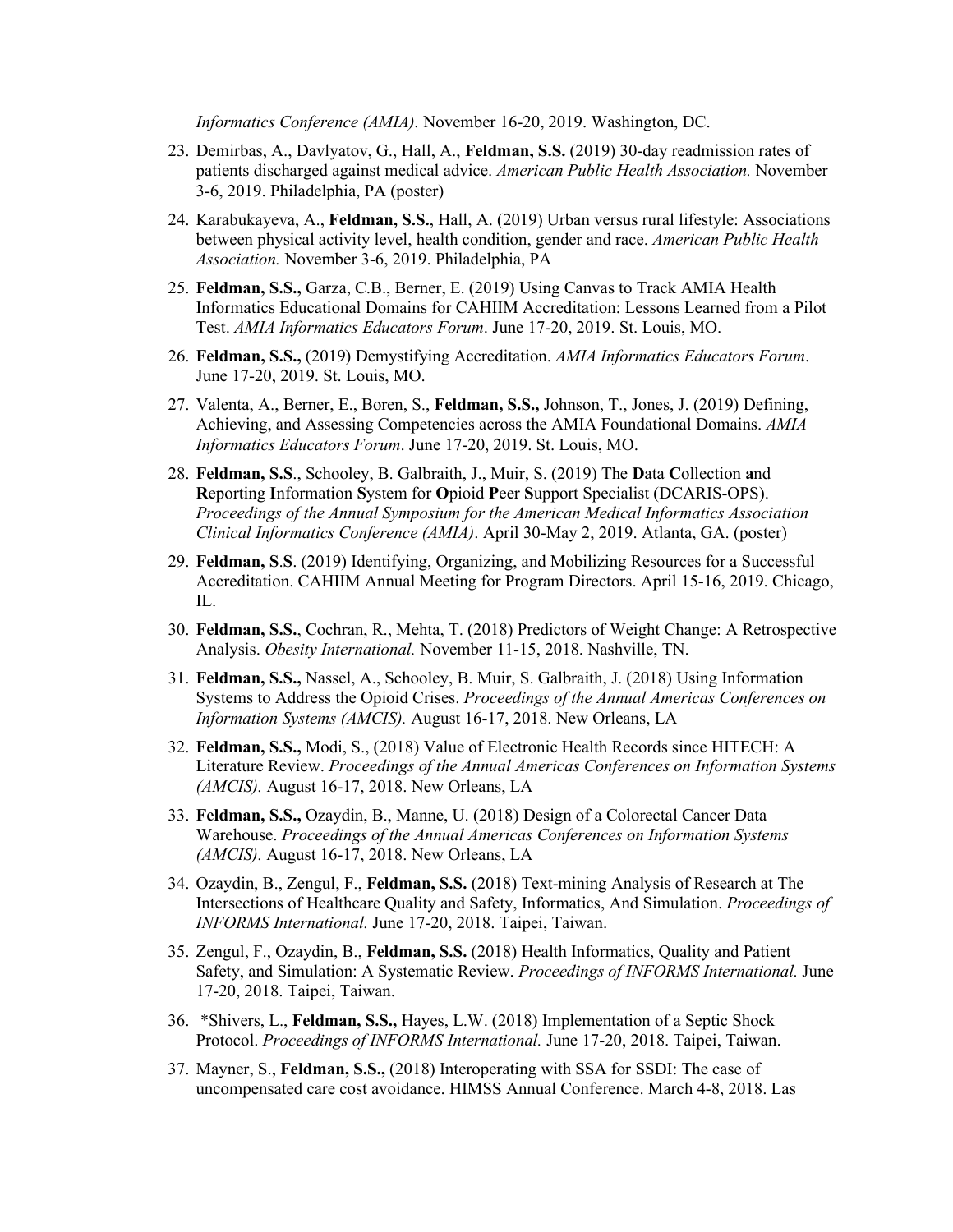Vegas, NV.

- 38. Ozaydin, B., **Feldman, S.S.**, Dorsey, A., Berner, E. (2017). Innovative Approaches in Informatics Education. *Proceedings of the Annual Symposium for the American Medical Informatics Association (AMIA)*. November 4-7, 2017. Washington, DC. (poster)
- 39. Ozaydin, B, Zengul, F. **Feldman, S.S**. (2017). Building an Enterprise Data Warehouse for Health Services Researchers. *Proceedings of INFORMS Healthcare.* July 23-25, 2017. Rotterdam, Netherlands.
- 40. Houser, S., **Feldman, S.S.,** Designing Capstone Projects for HI/HIM Graduate Students. AHIMA Assembly on Education-Faculty Development Institute. July 30-August 2, 2017. Anaheim, CA.
- 41. **Feldman, S. S.,** Schooley, B. L., Hikmet, N. (2016). Effects of Health Information Exchange on the Process of Care, Patient Care Delivery, Administrative Productivity, and Population Health Outcomes. *Proceedings of INFORMS.* November 13, 2016, 2016. Nashville, TN.
- 42. **Feldman, S.S.**, Schooley, B.L., Bhasvar, G.P. (2014). Health Information Exchange Implementation Lessons Learned and Critical Success Factors: A Case Study. *Proceedings of Medicine 2.0.* October 9-10, 2014. Malaga, Spain.
- 43. **Feldman, S.S.** (2013). Creating Healthier Populations One Metric at a Time: Findings from an Employee ACO Initiative. *Proceedings of the Annual Symposium for the American Medical Informatics Association (AMIA).* November 16-20, 2013. Washington, DC.
- 44. **Feldman, S.S**., Kott, K. and Pawloski, R. (2013). Bridging Policy and Practice: Piloting a Family Support Center for Early Screenings. *Proceedings of the Annual International Conference on Young Children with Special Needs and Their Families.* October 16-18, 2013. San Francisco, CA.
- 45. **Feldman, S.S.**, and Schooley, B. (2012). SmartWorks: Enabling Efficiency and Effectiveness in SSA's Ticket-to-Work Program. *Proceedings of the Pacific Rim International Conference on Disability and Diversity.* March 26-27, 2012. HI.
- 46. Lytle, N., **Feldman, S.S.,** Horan, T.A. (2012). Investigation of a Consumer Focused Health IT System: The Role of Claimant Information in the Social Security Determination Process. *Proceedings of the Hawaii International Conference on System Sciences.* January 5-8, 2012. HI.
- 47. Baru, C., Botts, N. Horan, T.A., Patrick, K., **Feldman, S.S.** (2012). A Seeded Cloud Approach to Health Cyberinfrastructure: Preliminary Architecture Design and Case Applications. *Proceedings of the Hawaii International Conference on System Sciences.* January 5-8, 2012. HI.
- 48. Schooley, B., **Feldman, S.S**. (2011). Extending SugarCRM for Building and Integrating a Large Scale Federal Level Application. *Open Source India.* November 20-22, 2011. Bangalore, India.
- 49. Schooley, B., **Feldman, S.S.** (2011). Extending SugarCRM for Building a Large Scale Federal Level Application. *O'Reilly Open Source Conference (OSCON).* July 25-29, 2011. Portland, OR.
- 50. **Feldman, S.S.**, Horan, T., (2011). Cyberinfrastructure for Secondary Use of EHR Data: SSA's Use of the Nationwide Health Information Network. *Proceedings of the Hawaii International Conference on System Sciences.* January 4-7, 2011. Kauai, HI, *(Best Paper*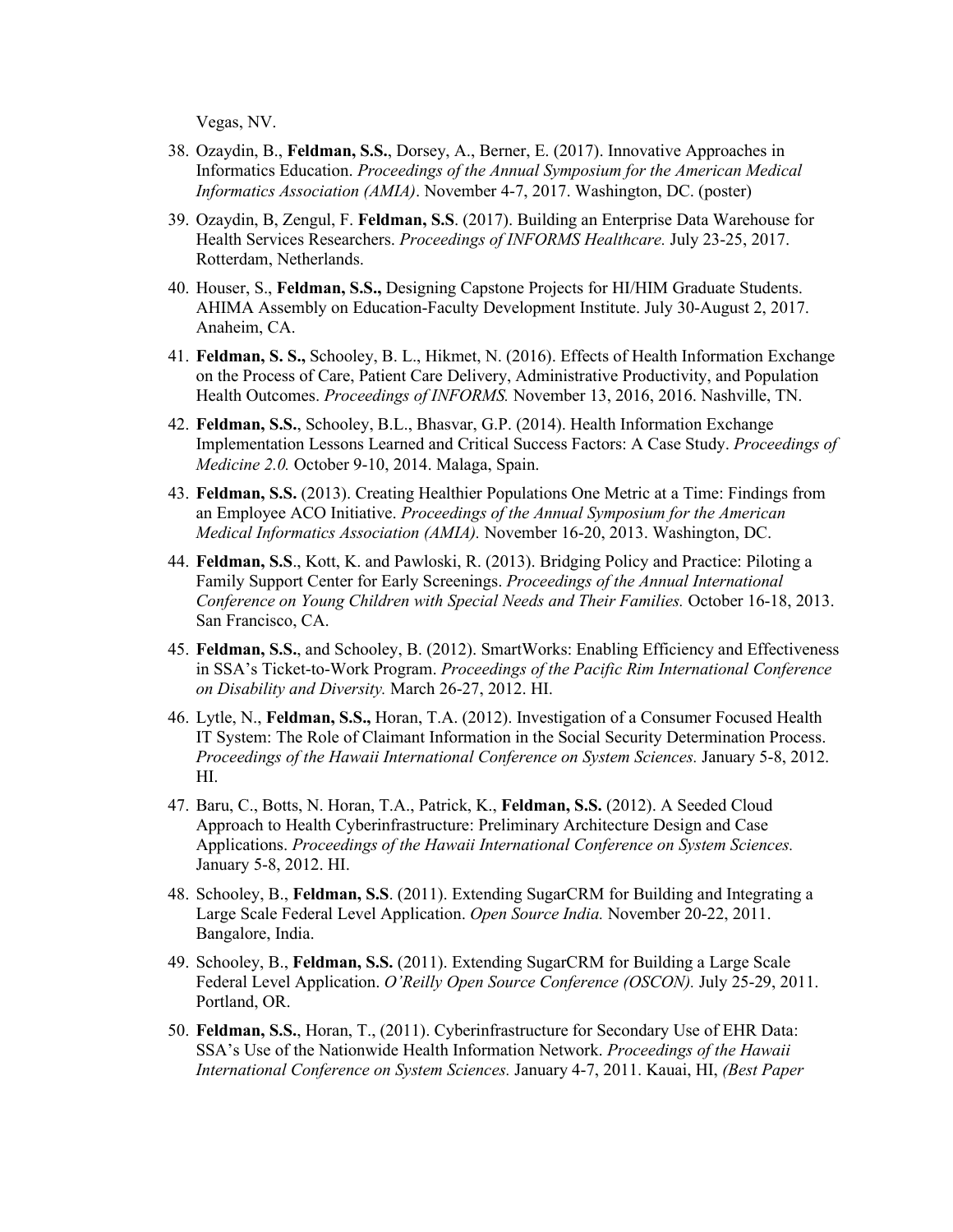*Award)*

- 51. Schooley, B., **Feldman, S.S.**, Alnosayan, N. (2011). Development of a Disability Employment Information System: An Information Systems Design Theory Approach System Sciences. *Proceedings of the Hawaii International Conference on System Sciences*. January 4-7, 2011. Kauai, HI, *(Best Paper Nomination)*
- 52. Schooley, B., McClintock, R. Lee, Y., **Feldman, S.S**, Hilton, B. (2010). Improving IT Enabled Continuity of Care Across Pre- Hospital and Hospital Setting. *Proceedings of the Sixteenth Americas Conference on Information Systems*. August 12-15, 2010. Lima, Peru.
- 53. **Feldman, S.S.**, & Horan, T. (2009). Electronic Health Information Systems for People with Disabilities. *Proceedings of the American Public Health Association - Annual Meeting and Exposition*. Nov 7-11, Philadelphia, PA.
- 54. Lytle, N., **Feldman, S.S.**, & Horan, T. (2009). Medical Evidence Information Flows for Disability Determination: An In-depth Claimant Perspective. *Proceedings of the American Medical Informatics Association Symposium*. Nov 14-18, San Francisco, CA.
- 55. **Feldman, S.S**., & Horan, T. (2009). Intelligent Request and Release of Information for Disability Determination. Paper presentation at the California Health Informatics Association-AHIMA Annual Conference. Jun 14-17, Palm Springs, CA.
- 56. **Feldman, S.S.,** Horan, T., Al-Buhairan, F., Lytle, N., & Tulu, B. (2009). Health Information Technology Tools for Vulnerable Populations: Improving the Disability Determination Process. *Proceedings of the American Medical Informatics Association Spring Congress*. May 28-30, Orlando, FL.
- 57. **Feldman, S.S.**, & Hersh, W. (2008). Informatics Training of Health Care Professionals: Toward AMIA's 10x10 Goal. *Proceedings of the American Medical Informatics Association Symposium*. Nov 1, Washington, DC.
- 58. Tulu, B., Daniels, S., **Feldman, S.S.**, Horan, T. (2008). Role of Health Information Technology in Disability Determinations: When Medical Records become Medical Evidence. *Proceedings of the American Medical Informatics Association.* Nov 1, Washington, DC. *(poster)*
- 59. **Feldman, S.S.**, & Hersh, W. (2007). Evaluating the AMIA-OHSU 10x10 Program to Train Health Care Professionals. *Proceedings of the American Medical Informatics Association*. Nov 10-14, Chicago, IL. *(poster)*

### **Invited and Guest Presentations**

#### **Invited Keynote**

- 1. Shades Valley Rotary. September 2020. Invited Keynote. "Using the GuideSafe Application for COVID-19 Mitigation"
- 2. Gulf Coast HIMSS. November 2019. Invited Keynote. "Using a Community Based Participatory Approach to Opioid Treatment."
- 3. Qatari Government. September 2013. Invited Keynote. "The e-Health Dialogues for Qatar: Health Information Exchange."
- 4. New York Choose Work Conference. November 2010. Invited Keynote. "Improving Employment Network Business Processes using Information Technology."

#### **Invited Guest Speaker**

1. Medical Education Speakers Network – Acension. May 2021. "PDMP Barriers and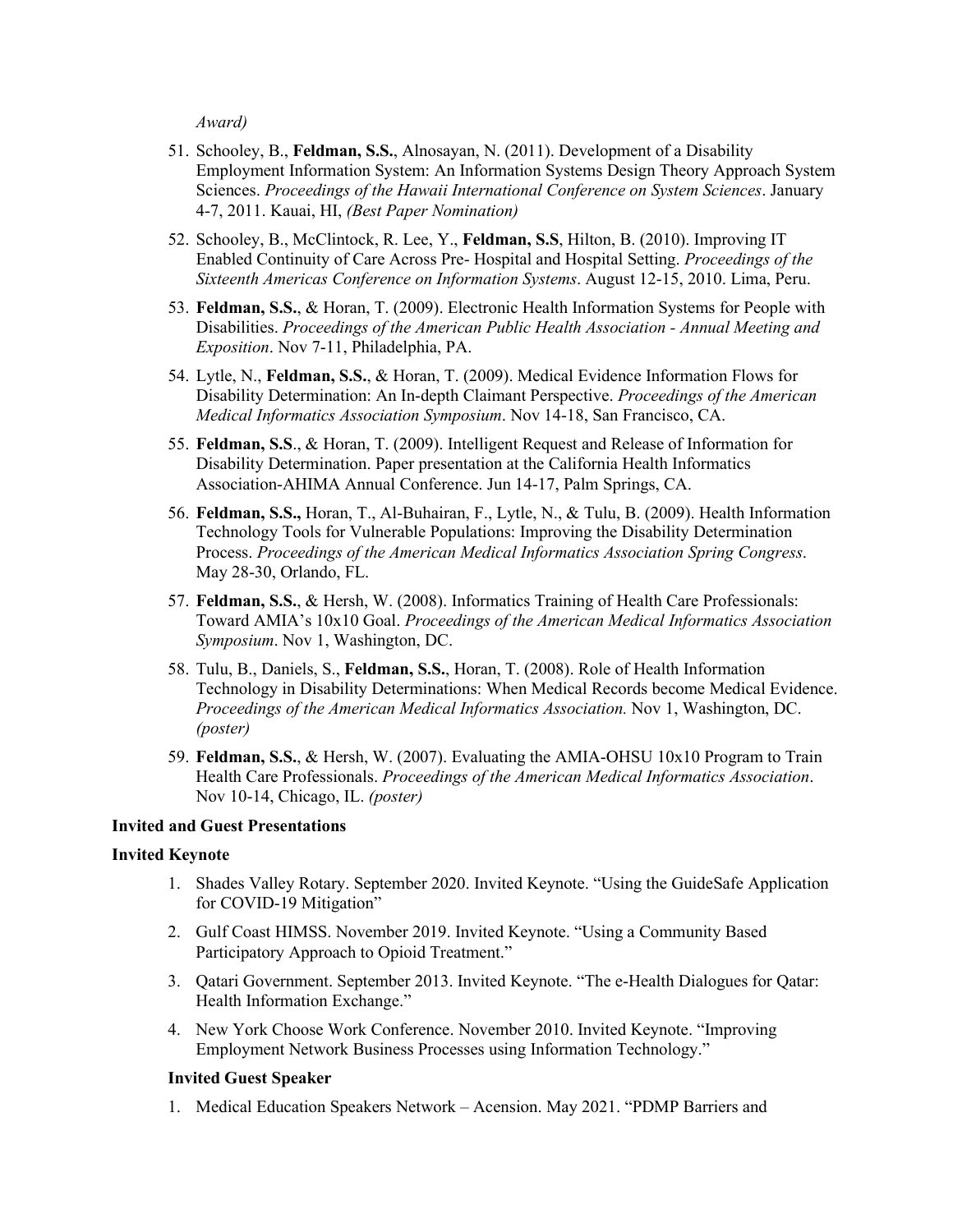Facilitators."

- 2. Medical Education Speakers Network Acension. March 2021. "Exposure Notification Crosses State Lines."
- 3. Medical Education Speakers Network Acension. February 2019. "The Culture of Safety."
- 4. Medical Society of Virginia. October 2012. Physician Leaders Discussion Panel. "Health Information Exchange in the Community Practice."
- 5. Institute for Cognitive Innovation. November 2011. Thought Leaders Conference. "Health Information Exchange for People with Disabilities."
- 6. Office of the National Coordinator for Health Information Technology. October 2011. Invited briefing on "Public-Private Interorganizational Sharing of Health Data for Disability Determination."
- 7. The California Wellness Foundation. September 2011. Work and Health Conference. "Employment Networks as Sub Contractors to the US Social Security Administration."
- 8. Social Security Administration, Office of the CIO. May 2011. Invited briefing on "Public-Private Interorganizational Sharing of Health Data for Disability Determination."
- 9. MedVirginia. May 2011. Invited briefing on "Public-Private Interorganizational Sharing of Health Data for Disability Determination."
- 10. Los Angeles Choose Work Conference. October 2010. Invited presentation on "Improving Employment Network Business Processes using Information Technology."
- 11. Pittsburgh National Medicaid Infrastructure Grant Conference. April 19-20, 2010. Invited presentation on "SmartWorks: The Missing Link to fulfill the Promise of the Ticket to Work Legislation."
- 12. NHIN CONNECT: Meeting of the Federal Partners. April 28-May 2, 2008. Invited presentation on "The use of Nationwide Health Information Network for Medical Evidence Collection with Federal Partners.

### **Panel Presentations**

- 1. CDC Enhancing Disease Investigation and Intervention Functions. September 8-10, 2021. Virtual. (panelist)
- 2. Alabama HIMSS Global HIMSS Student Case Competition. January 7, 2021. Virtual. (panelist)
- 3. Google/Apple Exposure Notification MIT Panel Alabama Exposure Notification Verification Workflow. August 20, 2020. Virtual. (panelist)
- 4. Google/Apple Exposure Notification MIT Panel GAEN based Contact Tracing and Challenges. August 13, 2020. Virtual. (panelist)
- 5. AL HIMSS (2019). Leading Information Safety Planning for Data Privacy and Security. April 24, 2019. Huntsville, AL. (panelist)
- 6. Academy Health Health Datapalooza (2018). Maintaining Operations When Operations Fail: A Cybersecurity Perspective. Apr 25-27. Washington, DC. (moderator)
- 7. Society of General Internal Medicine (2018). Advances in Healthcare Quality and Safety at the Intersection of Education and Health IT. Apr 11-13. Denver, CO. (panelist)
- 8. NCQA Digital Quality Summit (2017). Data Quality, Quality Measurement and Value-Based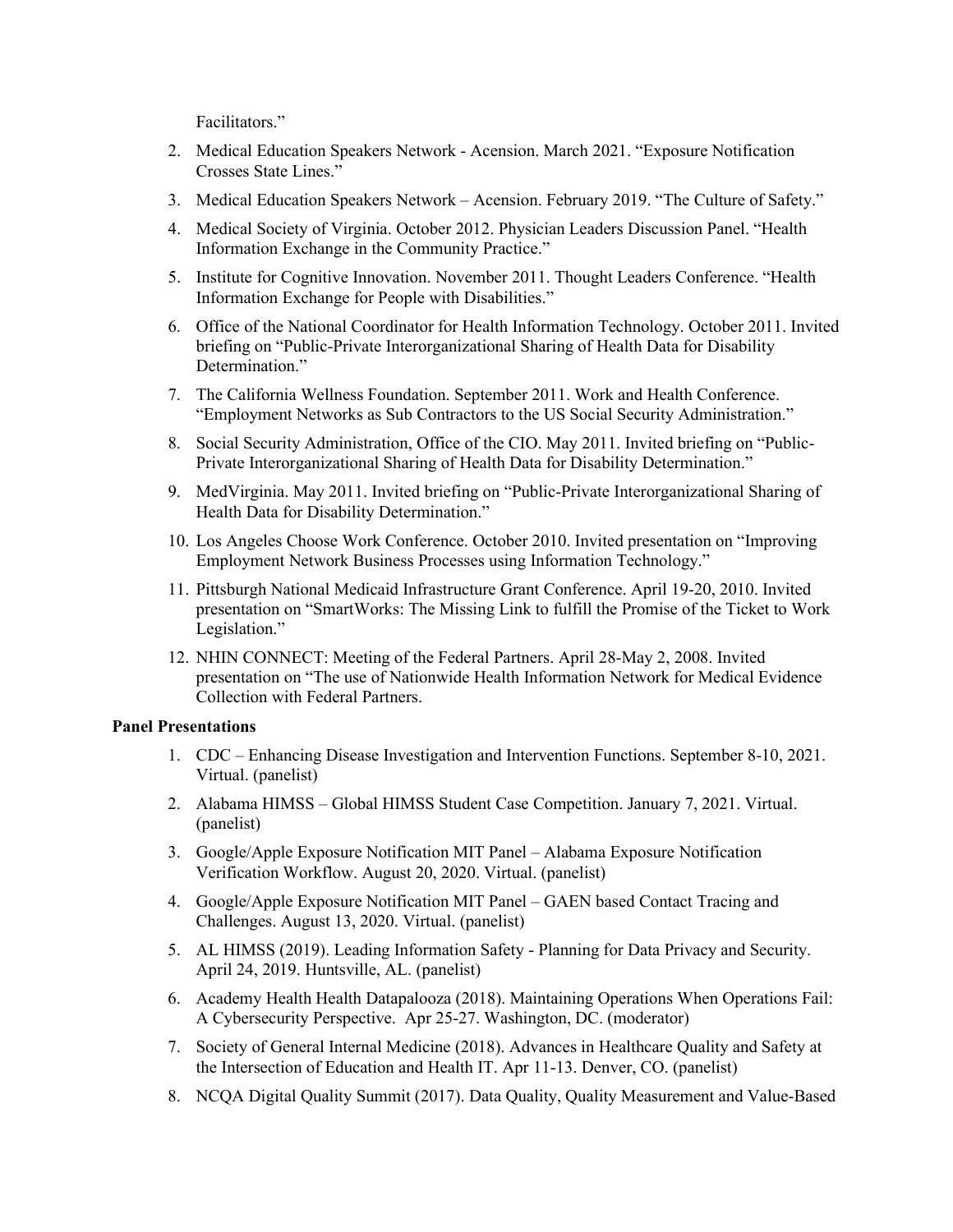Care: How Do the Pieces Fit Together? Nov 1-2, Washington, DC. (panelist)

- 9. National Symposium for Healthcare Executives (2017). Maintaining Operations When Operations Fail: A Cybersecurity Perspective. Aug 9-11, Destin, FL. (moderator)
- 10. National Symposium for Healthcare Executives (2017). Disruptive Innovation. Aug 9-11, Destin, FL (moderator)

# **Media Mentions**

- 1. Wall Street Journal (2020). New Crop of Covid-Tracking Apps Addresses Old Concerns [\(https://www.wsj.com/articles/new-crop-of-covid-tracking-apps-addresses-old-concerns-](https://www.wsj.com/articles/new-crop-of-covid-tracking-apps-addresses-old-concerns-11600518600)[11600518600\)](https://www.wsj.com/articles/new-crop-of-covid-tracking-apps-addresses-old-concerns-11600518600)
- 2. US News and World Reports (2020). Alabama Utilizes Testing, Screening Tools to Track Coronavirus [\(https://www.usnews.com/news/best-states/articles/2020-09-03/alabama](https://www.usnews.com/news/best-states/articles/2020-09-03/alabama-students-utilize-testing-and-screening-tools-to-help-track-covid-19)[students-utilize-testing-and-screening-tools-to-help-track-covid-19\)](https://www.usnews.com/news/best-states/articles/2020-09-03/alabama-students-utilize-testing-and-screening-tools-to-help-track-covid-19)
- 3. New York Times (2020). Alabama's High Stakes Experiment: Reopening Universities as Virus Looms. [\(https://www.nytimes.com/2020/08/19/business/alabama-uab-coronavirus](https://www.nytimes.com/2020/08/19/business/alabama-uab-coronavirus-tests.html)[tests.html\)](https://www.nytimes.com/2020/08/19/business/alabama-uab-coronavirus-tests.html)
- 4. Consumer Reports (2020). COVID-19 Apps Could Slow the Pandemic. Here's Why They Still Haven't Been Released. [\(https://www.consumerreports.org/coronavirus/covid-19](https://www.consumerreports.org/coronavirus/covid-19-contact-tracing-apps-could-slow-pandemic-but-delayed-release/) [contact-tracing-apps-could-slow-pandemic-but-delayed-release/\)](https://www.consumerreports.org/coronavirus/covid-19-contact-tracing-apps-could-slow-pandemic-but-delayed-release/)
- 5. National Public Radio (WBHM) (2020). Privacy concerns Decrease Amid Launch of Tech Giants' Contact Tracking App [\(https://wbhm.org/feature/2020/privacy-concerns-decrease](https://wbhm.org/feature/2020/privacy-concerns-decrease-amid-launch-of-tech-giants-contact-tracing-app/)[amid-launch-of-tech-giants-contact-tracing-app/\)](https://wbhm.org/feature/2020/privacy-concerns-decrease-amid-launch-of-tech-giants-contact-tracing-app/)
- 6. US News (2020). University of Alabama to Push Contact Tracing App, Require Online Health Checks [\(https://www.usnews.com/news/us/articles/2020-05-21/university-of-alabama](https://www.usnews.com/news/us/articles/2020-05-21/university-of-alabama-to-push-contact-tracing-app-require-online-health-checks)[to-push-contact-tracing-app-require-online-health-checks\)](https://www.usnews.com/news/us/articles/2020-05-21/university-of-alabama-to-push-contact-tracing-app-require-online-health-checks)
- 7. New York Times (2020). University of Alabama to Push Contact Tracing App, Require Online Health Checks [\(https://www.nytimes.com/reuters/2020/05/21/technology/21reuters](https://www.nytimes.com/reuters/2020/05/21/technology/21reuters-health-coronavirus-alabama-apps.html)[health-coronavirus-alabama-apps.html\)](https://www.nytimes.com/reuters/2020/05/21/technology/21reuters-health-coronavirus-alabama-apps.html)
- 8. Birmingham News (2020). What are your symptoms? (print and online) [\(https://www.al.com/news/2020/04/what-are-your-symptoms-help-track-the-spread-of](https://www.al.com/news/2020/04/what-are-your-symptoms-help-track-the-spread-of-coronavirus-in-alabama.html)[coronavirus-in-alabama.html\)](https://www.al.com/news/2020/04/what-are-your-symptoms-help-track-the-spread-of-coronavirus-in-alabama.html)
- 9. AL.com (2020). (Facebook TV and online) What are your symptoms? Help track the spread of coronavirus in Alabama. [https://www.al.com/news/2020/04/what-are-your-symptoms-help-track-the-spread-of](https://www.al.com/news/2020/04/what-are-your-symptoms-help-track-the-spread-of-coronavirus-in-alabama.html)[coronavirus-in-alabama.html](https://www.al.com/news/2020/04/what-are-your-symptoms-help-track-the-spread-of-coronavirus-in-alabama.html)
- 10. ABC National News Radio (2020). Tracking your COVID-19 symptoms Map it. Zap it.
- 11. National Public Radio (WBHM) (2020). New Coronavirus Tracker Hopes to Locate Hotspots in Rural, Underserved Areas. [https://wbhm.org/feature/2020/new-coronavirus-tracker-hopes](https://wbhm.org/feature/2020/new-coronavirus-tracker-hopes-locate-hotspots-underserved-areas/)[locate-hotspots-underserved-areas/](https://wbhm.org/feature/2020/new-coronavirus-tracker-hopes-locate-hotspots-underserved-areas/)
- 12. Good Morning America WBMA (2020). UAB launces new COVID-19 tracking website.
- 13. Good Morning America (2019). Apple charges ahead into medical research; introduces Research app. [https://www.goodmorningamerica.com/wellness/story/apple-charges-ahead](https://www.goodmorningamerica.com/wellness/story/apple-charges-ahead-medical-research-introduces-research-app-66985905#_blank)[medical-research-introduces-research-app-66985905](https://www.goodmorningamerica.com/wellness/story/apple-charges-ahead-medical-research-introduces-research-app-66985905#_blank)
- 14. Birmingham Business Journal (2018). UAB partners with Miles College for master's degree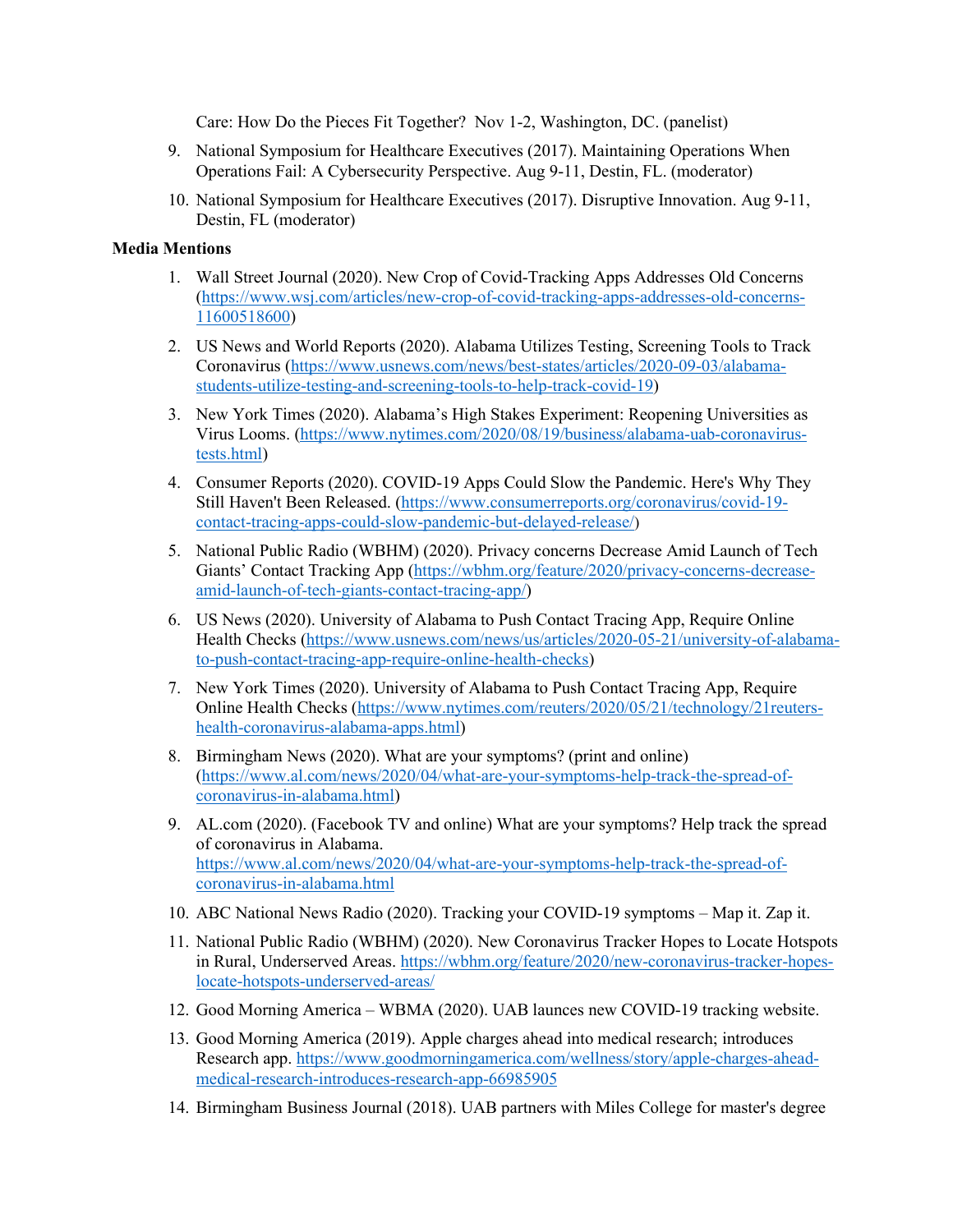program. [https://www.bizjournals.com/birmingham/news/2018/05/03/uab-partners-with](https://www.bizjournals.com/birmingham/news/2018/05/03/uab-partners-with-miles-college-for-masters-degree.html)[miles-college-for-masters-degree.html](https://www.bizjournals.com/birmingham/news/2018/05/03/uab-partners-with-miles-college-for-masters-degree.html)

### **Software Products (Directed or Co-Directed)**

- **1. Vaccination and Adverse Events Dashboard (vax.uab.edu)** Client/Funder: CARES Act Technologies: Java 8, Spring boot, React, Node, Postgres, Python, AWS
- **2. GuideSafeTM Event Passport System:**

Client/Funder: Originally built for the University of Alabama Athletic Department Technologies: Laravel, PHP, Jquery, MySQL, Form Assembly, AWS

## **3. GuideSafeTM Exposure Notification App**

Client/Funder: Alabama Department of Public Health funded by CARES Act Technologies: iOS app: Objective-C/Swift consuming Apple's Exposure Notification API Android: Kotlin/Java consuming Google's Exposure Notification API, Azure Services, Docker Linus, Node.js, Git, Jenkins, Elliptic Curve Digital Signature Algorithm, Apple DeviceCheck API, Google SafetyNet Attestation API

- **4. Healthcheck – COVID-19 Assessment Tool:** Institutional facing COVID-19 assessment tool that is legal and HR aligned for use by organizations and enterprises in providing reentry and long-term monitoring of symptoms and exposure to COVID-19. Client/Funder: Originally built as an integral part to UAB's master pandemic reentry plan. Later, used across the State of Alabama and other institutions of higher education outside of Alabama. Initially as a volunteer effort, later supported with grants from the School of Medicine, philanthropic gifts, and CARES Act Funding. Technologies: Laravel, PHP, Jquery, MySQL, Form Assembly, AWS
- 5. **helpbeatCOVID19.org:** Public facing web-based survey application for collection of demographics and social determinants data during the COVID-19 pandemic. The application was built to address the hard-to-reach rural communities in Alabama and the deep south where underlying conditions prevalent in the deep south were shown to contribute to poor COVID-19 outcomes. Quickly became widespread with national use. Client/Funder: Initially, this was a volunteer effort with non-funded support from the Alabama Department of Public Health. Later supported with a grants from the Kay Family Foundation, UAB School of Medicine, and School of Health Professions Dean's Fund. Technologies: Laravel, PHP, Jquery, MySQL, Qualtrics, Microsoft Azure
- 6. **CHIPSS: Collaborative Health Information Peer Support System:** Web-based application to facilitate in the field data collection by peer support specialists in Alabama. Client/Funder: CDC Community Development Grant, Alabama State Medicaid Agency (Collaborative funding model) Technologies: Foundation Framework, HTML5/CSS/Javascript, Django/Python, Microsoft Azure
- 7. **SmartWorks:** Client management, decision support, progress tracking, and reporting tool to help Social Security Administration (SSA) subcontractors (case workers) assist people with disabilities find, obtain, and retain employment. Currently being implemented in over 100 employment centers across 15 states.

Client/Funder: Medicaid Infrastructure Grants, Centers for Medicare and Medicaid Services, U.S. Department of Health and Human Services; Special Hope Foundation; The California Wellness Foundation. (Collaborative funding model)

Technologies: SugarCRM, PHP, MySQL, Linux, Apache, BIRT, JBOSS, Amazon Web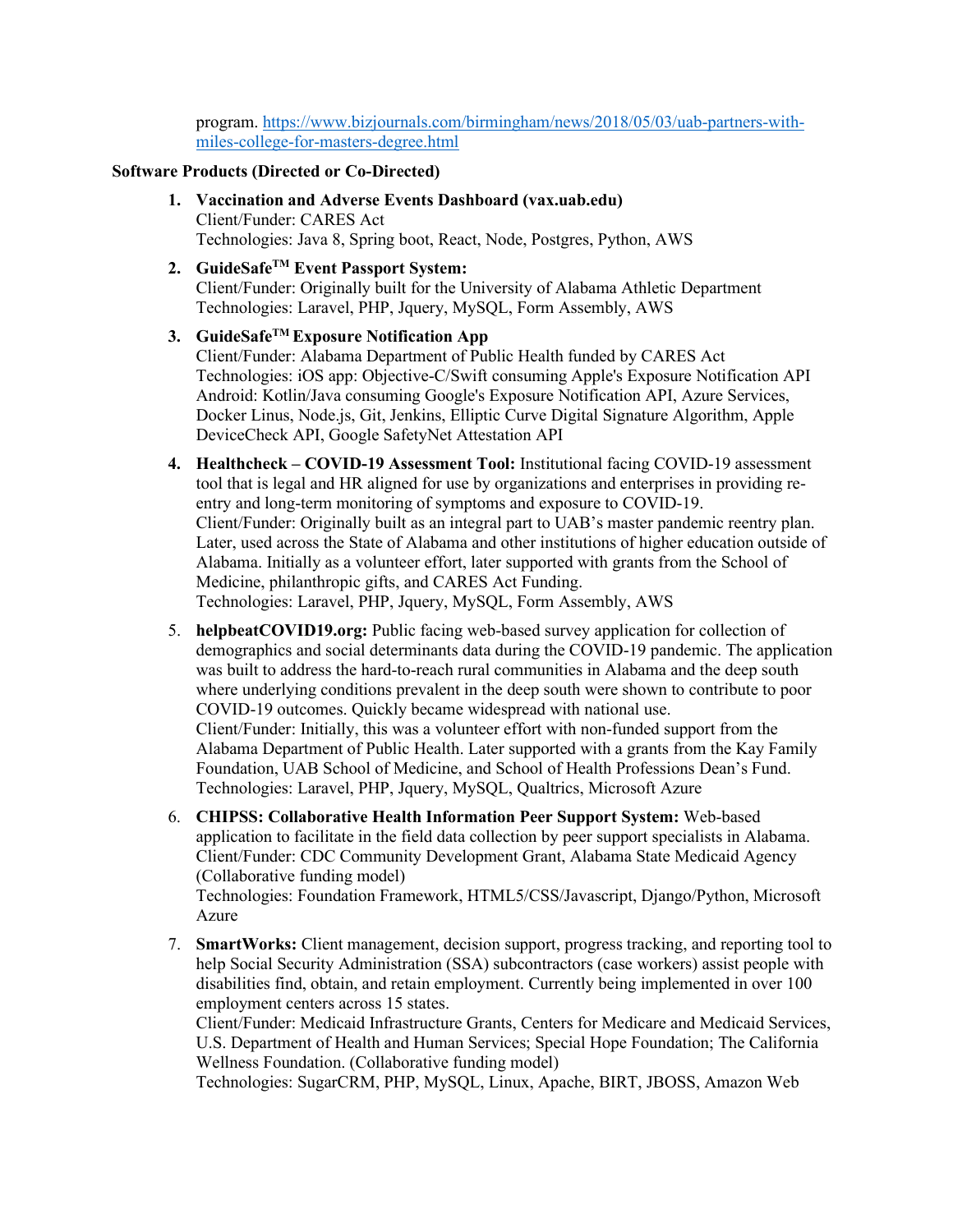Services

- 8. **Work and Health Estimator Tool:** Online consumer-oriented education and assessment tool for people with disabilities to estimate impacts of employment on their health benefits (i.e., Medicaid), household income, and other state and federal benefits. Client/Funder: Hawaii Medicaid Infrastructure Grant, Centers for Medicare and Medicaid Services, U.S. Department of Health and Human Services (Collaborative funding model) Technologies: Microsoft .NET, SQL Server, Windows Server, IIS, Javascript, Jquery, Drupal CMS, Amazon Web Services
- 9. **SmartStart:** Online education, orientation and client intake tool for people with disabilities seeking employment services at Department of Labor employment centers. Client/Funder: U.S. Department of Labor Technologies: Linux, MySQL, Apache, PhP, Amazon Web Services

# **TEACHING AND STUDENT MENTORING**

## **Teaching – University of Alabama at Birmingham**

| 2020                    | HQS 675 Evaluation and Design of Quality Improvement Models (Healthcare<br>Quality and Safety Program (Guest Lecturer)                                                   |  |  |
|-------------------------|--------------------------------------------------------------------------------------------------------------------------------------------------------------------------|--|--|
| 2019<br>2018-present    | HI 686 Leadership Theory and Practice (Graduate Core)<br>HI 725 Health Information Systems Theory and Practice (HI PhD Track Core)<br>(course development and teaching)  |  |  |
| 2017-present            | HI 654/671 Capstone Course (Graduate Core) (course development and teaching)                                                                                             |  |  |
| 2017-present            | HI 664/671 Capstone Course (Graduate Core) (course development and teaching)                                                                                             |  |  |
| 2017-present            | PT 761 PT Professional Practice - University of Alabama at Birmingham, School<br>of Health Professions, Department of Physical Therapy (DPT program) (Guest<br>Lecturer) |  |  |
| $2017$ -present         | HI 685/617 Principles in Health Informatics (Graduate Core) MSHI (course<br>development and teaching)                                                                    |  |  |
| 2017-present            | HI 685/617 Principles in Health Informatics (Clinical Informatics Certificate)<br>(course development and teaching)                                                      |  |  |
| 2017                    | AH 780 Health Information Systems (AH PhD Elective)                                                                                                                      |  |  |
| <b>Teaching – Other</b> |                                                                                                                                                                          |  |  |
| 2018-present            | Guest Lecturer Healthcare Data Analytics - Auburn University, Health Services<br>Administration, Department of Political Science (BS - Health Administration)            |  |  |
| $2017$ - present        | Guest Lecturer Health Information Technology - Auburn University, Health<br>Services Administration, Department of Political Science (BS - Health<br>Administration)     |  |  |
| $2017$ - present        | Guest Lecturer Healthcare Analytics - University of Alabama, Culverhouse<br>College of Business, Department of Management, (Healthcare Analytics)                        |  |  |
| 2015-2016               | Information and Process Systems (Graduate Core) – Pepperdine<br><b>IS TM654</b><br>University, MBA/EMBA                                                                  |  |  |
| 2012                    | Guest Lecturer Quality Improvement in Healthcare - California State<br>University, Northridge, College of Health and Human Development (MHA)                             |  |  |
| 2012                    | Guest Lecturer Health Information Exchange for Public Health Practice and<br>Outcomes - University of South Carolina, Arnold School of Public Health                     |  |  |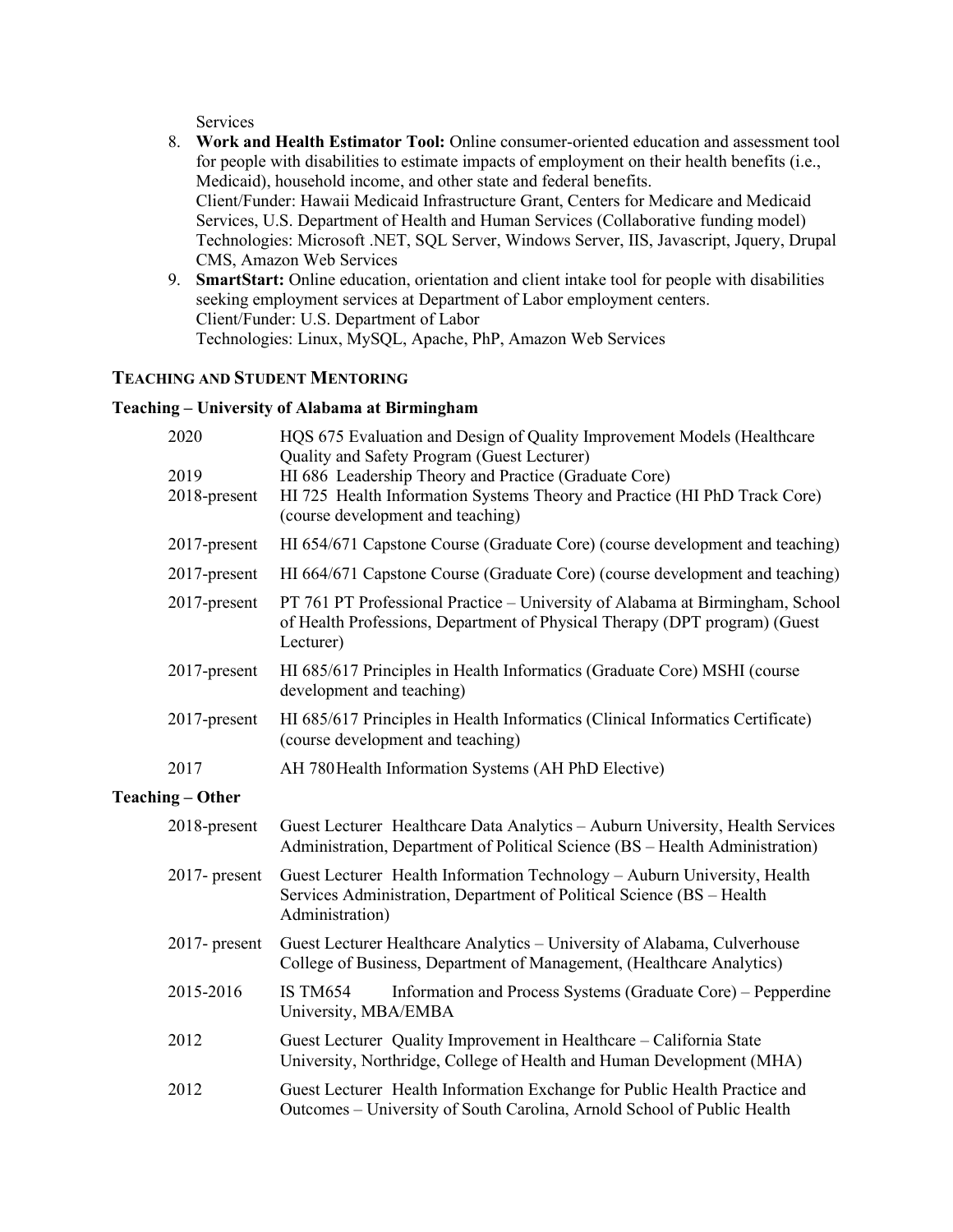(MHIT)

| 2011      | Guest Lecturer Evaluation Methods for Health Information Systems -<br>University of South Carolina, School of Health Services and Policy Management<br>(MHIT) |
|-----------|---------------------------------------------------------------------------------------------------------------------------------------------------------------|
| 2010      | Guest Lecturer Personal Health Records in Disaster Management – University<br>of Southern California, Keck School of Medicine (Medical School)                |
| 2007-2011 | Nursing Informatics (Undergraduate Core) – University of Maryland,<br>N405<br>Baltimore, School of Nursing                                                    |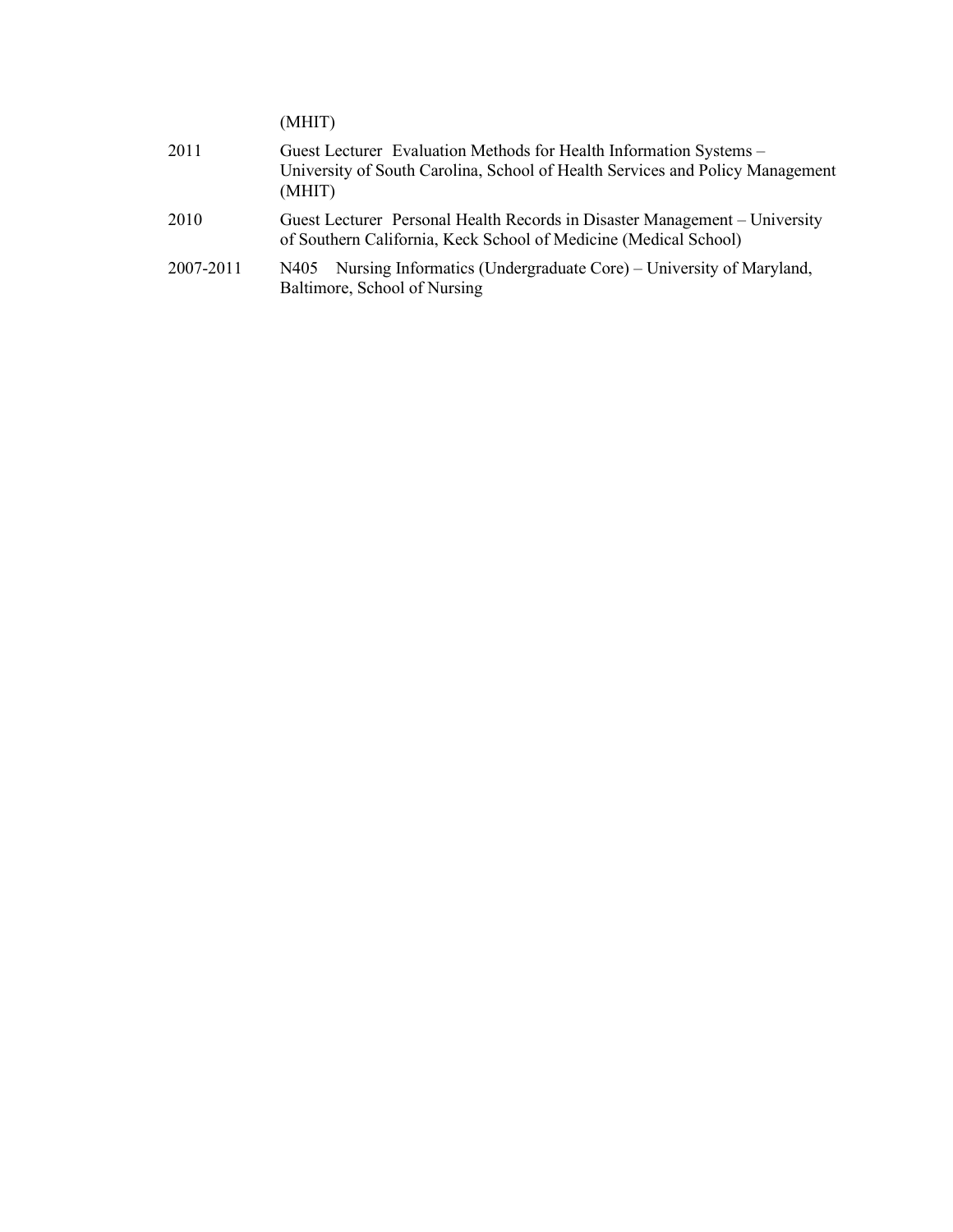# **Student Mentoring**

# *Current*

| <b>Name/Institution</b>                                      | Year<br>Completed            | <b>Title or Topic</b>                                                                                                                                                                                                                                                  | Role                           |
|--------------------------------------------------------------|------------------------------|------------------------------------------------------------------------------------------------------------------------------------------------------------------------------------------------------------------------------------------------------------------------|--------------------------------|
| Pena, Dalton<br>School of Health<br>Professions              | Expected<br>Summer 2025      | Not defined as of yet                                                                                                                                                                                                                                                  | PhD-Blazer Fellow Mentor       |
| Maxwell, Justine<br>School of Health<br>Professions          | Expected<br>Summer 2024      | Not defined as of yet                                                                                                                                                                                                                                                  | PhD-Blazer Fellow Mentor       |
| Gray, Hope<br>School of Health<br>Professions                | Expected<br>Summer 2023      | Using Health IT to Elevate the role of the<br>Chaplaincy in Health Outcomes                                                                                                                                                                                            | PhD-TL1 Fellow Mentor          |
| Martin, Health<br>School of Health<br>Professions            | Expected<br>Spring 2023      | Prescription Drug Monitoring Program:<br>Implementation and Use in an Academic Medical<br>Center                                                                                                                                                                       | PhD Dissertation Chair         |
| Patterson, Jonathon<br>School of Health<br>Professions       | Expected<br>Fall 2022        | A General Systems Theory Approach to Clinical<br>Modeling                                                                                                                                                                                                              | <b>PhD Dissertation Member</b> |
| Tew, Brian<br>School of Health<br>Professions                | Expected<br>Spring 2022      | EMR Adoption Levels in the U.S.: A Resource-<br>based approach                                                                                                                                                                                                         | PhD Dissertation Chair         |
| Thornbury, Neil<br>UAB School of<br>Health Professions       | <b>Expected Fall</b><br>2022 | Primary Care mTelehealth Applied through the<br>Principles of Lean to Evaluate Health Care<br>Delivery for Chronic Disease Care                                                                                                                                        | <b>DSc Committee Member</b>    |
| Ann Monahan<br>Cork Teaching<br>Hospitals<br>(International) | Expected<br>Winter 2021      | Early Prediction of Imminent Hospital Admission<br>of Adult ED Patients through Utilization of Data<br>Collected Early in the Visit, at Triage, and at<br>Registration: Preliminary Data Evaluation and<br>Model Development to Reduce ED Crowding in<br><b>US EDs</b> | PhD Dissertation Co-chair      |
| Sydney Poulson<br><b>UAB</b> School of<br>Health Professions | Expected<br>Summer 2023      | Not defined as of yet                                                                                                                                                                                                                                                  | <b>MSHI</b> Capstone Advisor   |
| Lavern Smith<br><b>UAB</b> School of<br>Health Professions   | Expected<br>Summer 2023      | Not defined as of yet                                                                                                                                                                                                                                                  | <b>MSHI</b> Capstone Advisor   |
| Hunter Haferkamp<br>UAB School of<br>Health Professions      | Expected<br>Summer 2022      | Examining the Effects of Race Multiplier Use in<br>Estimated Glomerular Filtration Rate Calculation<br>on Chronic Kidney Disease Outcomes with a<br>Focus on Minority Care                                                                                             | <b>MSHI</b> Capstone Advisor   |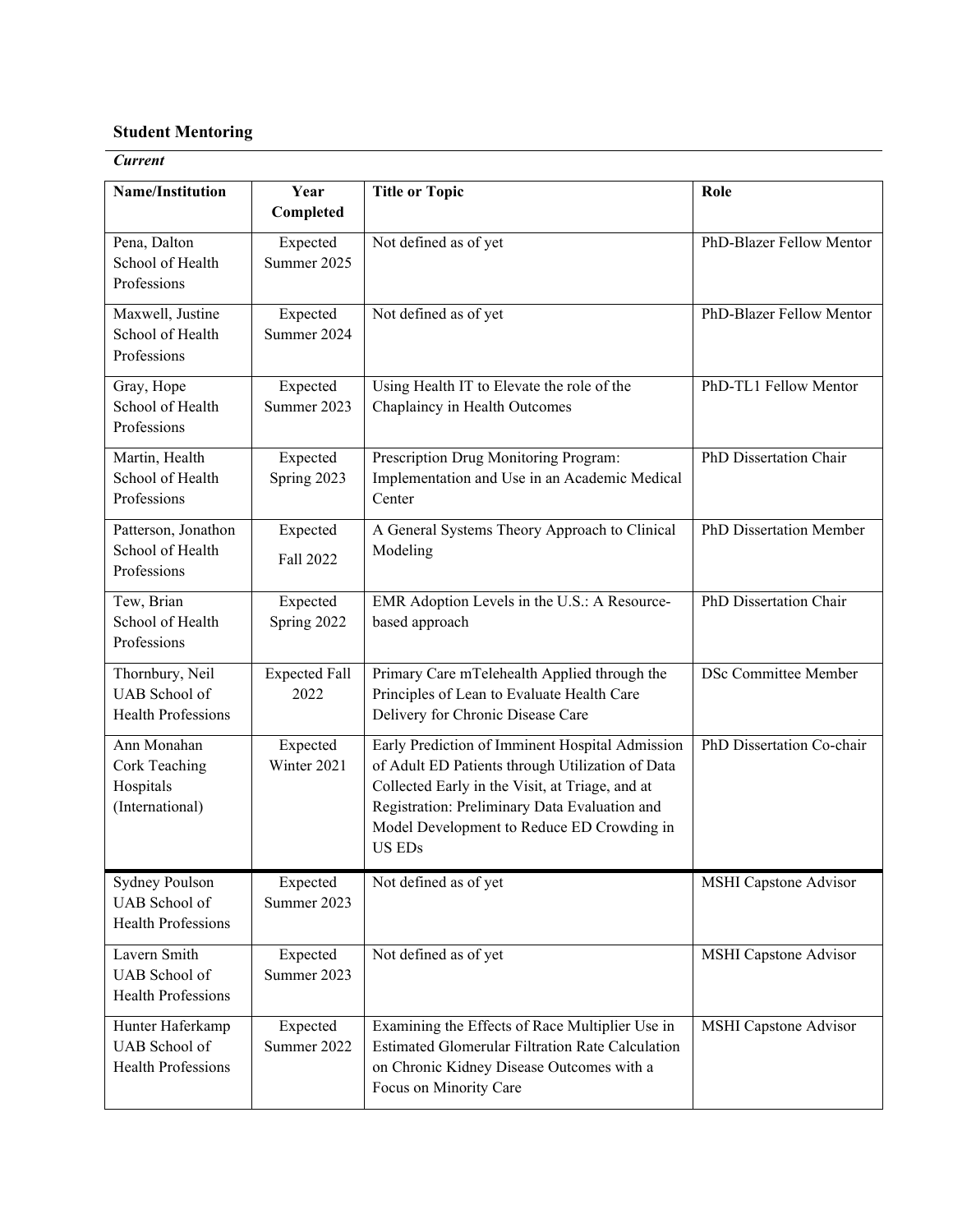| Kellie Barrett            | Expected    | Post-Implementation Assessment of Registry        | <b>MSHI</b> Capstone Advisor |
|---------------------------|-------------|---------------------------------------------------|------------------------------|
| UAB School of             | Summer 2022 | Dashboards                                        |                              |
| <b>Health Professions</b> |             |                                                   |                              |
| Chirag Patel              | Expected    | Improving the Laboratory Experience with          | <b>MSHI</b> Capstone Advisor |
| UAB School of             | Summer 2022 | <b>Quality Issues Reporting</b>                   |                              |
| <b>Health Professions</b> |             |                                                   |                              |
| Robert Gallagher          | Expected    | Not defined as of yet                             | <b>MSHI</b> Capstone Advisor |
| UAB School of             | Summer 2022 |                                                   |                              |
| <b>Health Professions</b> |             |                                                   |                              |
| Acqueline Cain            | Expected    | EHR Implementation and Nurse Satisfaction         | MSHI Capstone Advisor        |
| <b>UAB</b> School of      | Summer 2022 |                                                   |                              |
| <b>Health Professions</b> |             |                                                   |                              |
| Allison Thurman           | Expected    | Event Notifications: Current Barriers to Adoption | <b>MSHI</b> Capstone Advisor |
| UAB School of             | Summer 2022 |                                                   |                              |
| <b>Health Professions</b> |             |                                                   |                              |
| Pescatore, Jarrod         | Expected    | An Analysis of Medication-related Clinical        | <b>MSHI</b> Capstone Advisor |
| <b>UAB</b> School of      | Summer 2022 | <b>Decision Support Alerts</b>                    |                              |
| <b>Health Professions</b> |             |                                                   |                              |
| <b>Garry Barnes</b>       | Expected    | Data Governance                                   | <b>MSHI</b> Capstone Advisor |
| UAB School of             | Summer 2022 |                                                   |                              |
| Health Professions        |             |                                                   |                              |
| <b>Andrew Dees</b>        | Expected    | Health Informatics Workforce - A Decade of        | MSHI Capstone Advisor        |
| UAB School of             | Summer 2022 | Development                                       |                              |
| <b>Health Professions</b> |             |                                                   |                              |

# *Completed*

| <b>Name/Institution</b>                                                        | Year<br>Completed | <b>Title or Topic</b>                                                                                                                                                                     | Role                   |
|--------------------------------------------------------------------------------|-------------------|-------------------------------------------------------------------------------------------------------------------------------------------------------------------------------------------|------------------------|
| Modi, Shikha<br>UAB School of<br>Health Professions                            | 2021              | Finding Value in EHR Use: One Academic<br>Medical Center's Story<br>Manuscript in review                                                                                                  | PhD Dissertation Chair |
| Cochran, Randyl<br>UAB School of<br>Health Professions                         | 2019              | Behavioral Health Data Exchange: A Mixed<br>Methods Study<br>Manuscript published: Intention to Use<br>Behavioral Health Data from a Health<br>Information Exchange. JMIR - Mental Health | PhD Dissertation Chair |
| Majokowski,<br>Gemini (Military)<br>UAB School of<br><b>Health Professions</b> | 2019              | Healthcare cybersecurity: Building a Cyber<br>Vulnerability Profile for US Hospitals                                                                                                      | DSc Dissertation Chair |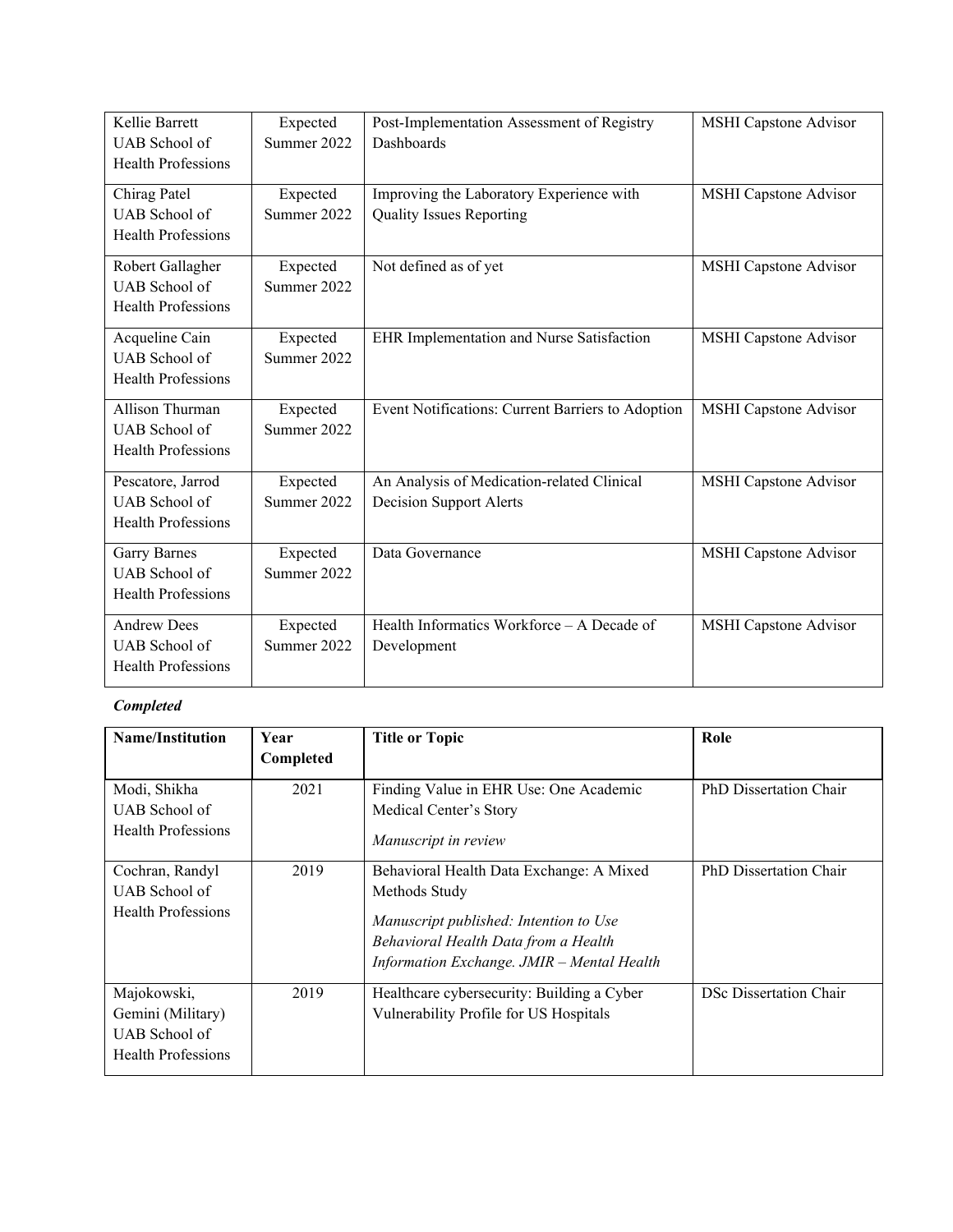| Guerrazzi, Claudia<br>UAB School of                                                                                     | 2017        | Health Information Exchange: A Mixed Methods<br>Study across Two Nations                                                                                                                                                                                                                                 | PhD Dissertation Member      |
|-------------------------------------------------------------------------------------------------------------------------|-------------|----------------------------------------------------------------------------------------------------------------------------------------------------------------------------------------------------------------------------------------------------------------------------------------------------------|------------------------------|
| <b>Health Professions</b>                                                                                               |             | Manuscript published: Guerrazzi, C. Feldman,<br>S.S. Health Information Exchange: What Matters<br>at the Organizational Level? Journal of<br>Biomedical Informatics. Feb; 102:103375.doi:<br>doi: 10.1016/j.jbi.2020.103375                                                                              |                              |
|                                                                                                                         |             | Manuscript published: Guerrazzi, C., Feldman<br>S.S., Hernandez, S.R. (2020). Inter-<br>organizational information sharing and Bundled<br>Payment Reimbursement: Do Hospitals in the<br>U.S. Use Health Information Exchange to<br>Collaborate? International Journal of Medical<br>Informatics. 104298. |                              |
| Al-Burhairan, Fadi<br><b>Claremont Graduate</b><br>University School of<br><b>Information Systems</b><br>and Technology | 2012        | Persuading People with Disabilities to Pursue<br>Work: The Design, Development and Evaluation<br>of a Persuasive Disability Benefits Estimator<br>Application                                                                                                                                            | PhD Dissertation Member      |
| Shafiq Islam<br>UAB School of<br><b>Health Professions</b>                                                              | Summer 2021 | Implementing a Collaborative System for Health<br>Information for Peer Support Specialists<br>(CHIPSS)                                                                                                                                                                                                   | <b>MSHI</b> Capstone Advisor |
|                                                                                                                         |             | Presentation at HIMSS Conference                                                                                                                                                                                                                                                                         |                              |
| Oliver Nguyen<br>UAB School of<br><b>Health Professions</b>                                                             | Summer 2021 | Does EHR Proficiency Influence EHR Efficiency<br>among Primary Care Physicians?<br>Manuscript in review: Does EHR Proficiency<br>Influence EHR Efficiency among Primary Care<br>Physicians?<br>Three other manuscripts in process, untitled.                                                             | <b>MSHI</b> Capstone Advisor |
| Mohit Varshney<br>UAB School of<br>Health Professions                                                                   | Summer 2021 | I2b2 Data Transformation                                                                                                                                                                                                                                                                                 | <b>MSHI</b> Capstone Advisor |
| <b>Eddie Groom</b><br>UAB School of<br>Health Professions                                                               | Summer 2021 | Patient Portal Engagement: Does Patient Portal<br>Usage Influence Hospital Quality Scores?                                                                                                                                                                                                               | <b>MSHI</b> Capstone Advisor |
| Candace Penney<br>UAB School of<br><b>Health Professions</b>                                                            | Summer 2021 | Creating a Dashboard to increase Data<br>Sensemaking for Dieticians                                                                                                                                                                                                                                      | <b>MSHI</b> Capstone Advisor |
| John Fadimiroye<br>UAB School of<br>Health Professions                                                                  | Summer 2021 | Applying multiple Machine Learning Methods to<br>Information System Basket Journals - What the<br>Data Tell Us                                                                                                                                                                                           | MSHI Capstone Advisor        |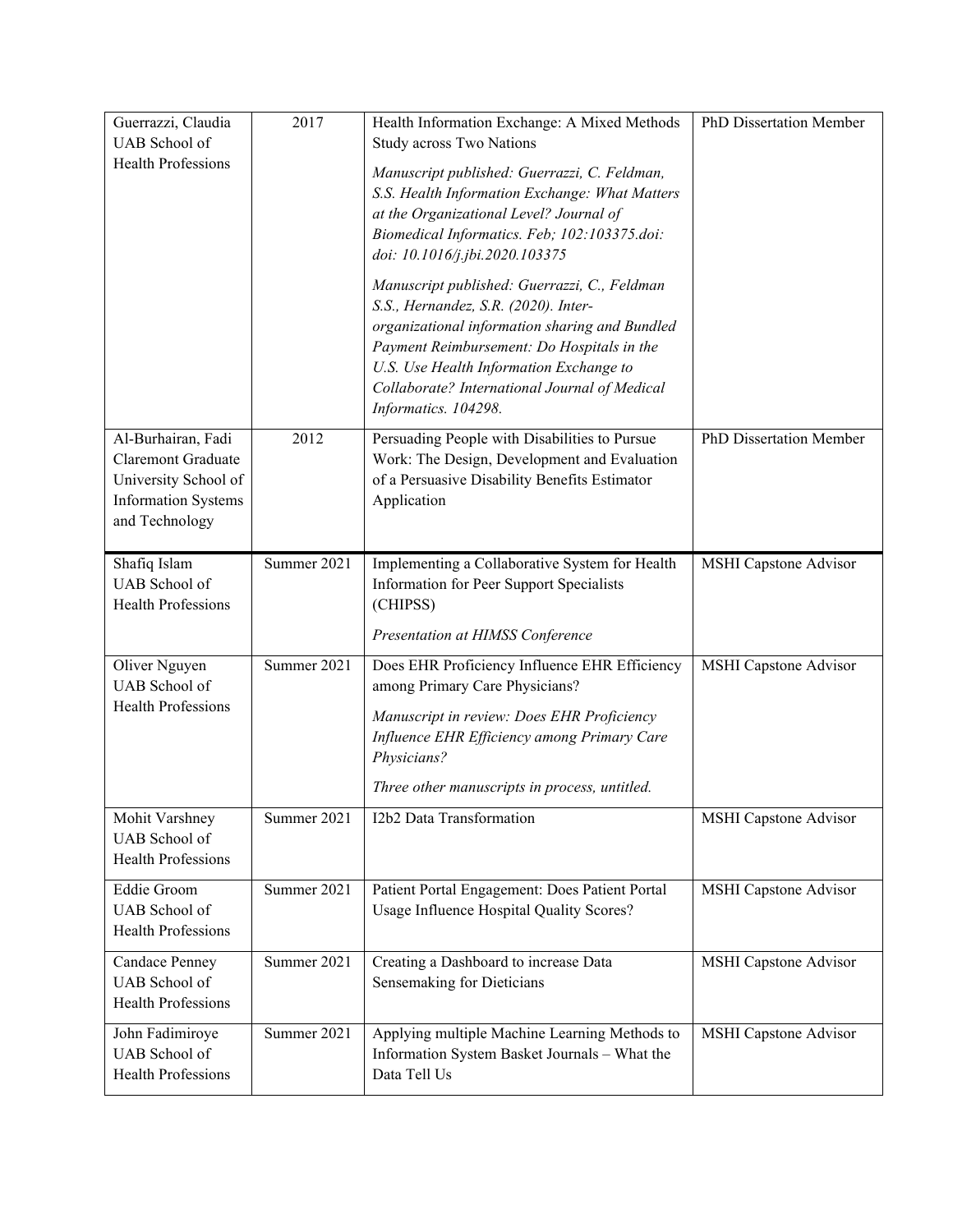| Darby Davenport<br><b>UAB</b> School of<br><b>Health Professions</b> | Spring 2021 | Toward Understanding Value of Dashboard Data<br>in Financial Decision-making                                                                                                                                                                                                                                                                                                                                                                                                                                                                                                                                                                                                                   | <b>MSHI</b> Capstone Advisor |
|----------------------------------------------------------------------|-------------|------------------------------------------------------------------------------------------------------------------------------------------------------------------------------------------------------------------------------------------------------------------------------------------------------------------------------------------------------------------------------------------------------------------------------------------------------------------------------------------------------------------------------------------------------------------------------------------------------------------------------------------------------------------------------------------------|------------------------------|
| Lee Test<br>UAB School of<br>Health Professions                      | Spring 2021 | Early Identification of Pediatric Tic and Tourette<br><b>Syndrome Patients</b>                                                                                                                                                                                                                                                                                                                                                                                                                                                                                                                                                                                                                 | MSHI Capstone Advisor        |
| Eric Williams<br>UAB School of<br>Health Professions                 | Spring 2021 | Call Center Performance Improvement                                                                                                                                                                                                                                                                                                                                                                                                                                                                                                                                                                                                                                                            | <b>MSHI</b> Capstone Advisor |
| Tipper, Bradley<br>UAB School of<br><b>Health Professions</b>        | Spring 2020 | Development of The Data Collection and<br>Reporting Information System for Opioid Peer<br>Specialist (DCARIS-OPS): An Alabama<br>Statewide Initiative<br>Manuscript in review: Design Theory of<br>Collaborative Health Information Systems for<br>Opioid Care. Communications of the AIS                                                                                                                                                                                                                                                                                                                                                                                                      | <b>MSHI</b> Capstone Advisor |
| McAllister, Morgan<br>UAB School of<br><b>Health Professions</b>     | Summer 2020 | Understanding the Relationship between Missed<br>Clinic Appointments and Outcomes                                                                                                                                                                                                                                                                                                                                                                                                                                                                                                                                                                                                              | <b>MSHI</b> Capstone Advisor |
| Mills, Jimmedda<br>UAB School of<br>Health Professions               | Summer 2020 | <b>Innovating Nursing Documentation</b>                                                                                                                                                                                                                                                                                                                                                                                                                                                                                                                                                                                                                                                        | MSHI Capstone Advisor        |
| Jones, Kevin<br>UAB School of<br>Health Professions                  | Summer 2020 | The Impact of Ride-Sharing On Drunk Driving<br>Fatalities in Alabama                                                                                                                                                                                                                                                                                                                                                                                                                                                                                                                                                                                                                           | <b>MSHI Capstone Advisor</b> |
| Costigan, Jennifer<br>UAB School of<br><b>Health Professions</b>     | 2019        | Differentiating between Patient Satisfaction Rates<br>of UAB's Rapid Access & Private Dermatology<br>Clinics through Data Analytics<br>Manuscript published: Costigan, J., Lemak, M.,<br>Feldman, S.S. (2020). Patient Satisfaction in<br>Dermatology Clinics - Does Clinic Type<br>Matter?: Mixed Methods Study. Journal of<br>Medical Informatics Research Dermatology.<br>http://dx.doi.org/10.2196/17171<br>Manuscript published: Modi, S., Costigan, J.,<br>Lemak, M., Feldman, S.S. (2020). Patient<br><b>Experience in Outpatient Clinics: Does</b><br>appointment time impact satisfaction? Patient<br>Experience Journal: Vol. 7: Iss. 3, Article 20.<br>DOI: 10.35680/2372-0247.1445 | <b>MSHI Capstone Advisor</b> |
| Mithani, Shahzad<br>UAB School of<br>Health Professions              | 2019        | Illumicare: An Analysis of Cost of Clinical<br>Decision Support                                                                                                                                                                                                                                                                                                                                                                                                                                                                                                                                                                                                                                | <b>MSHI</b> Capstone Advisor |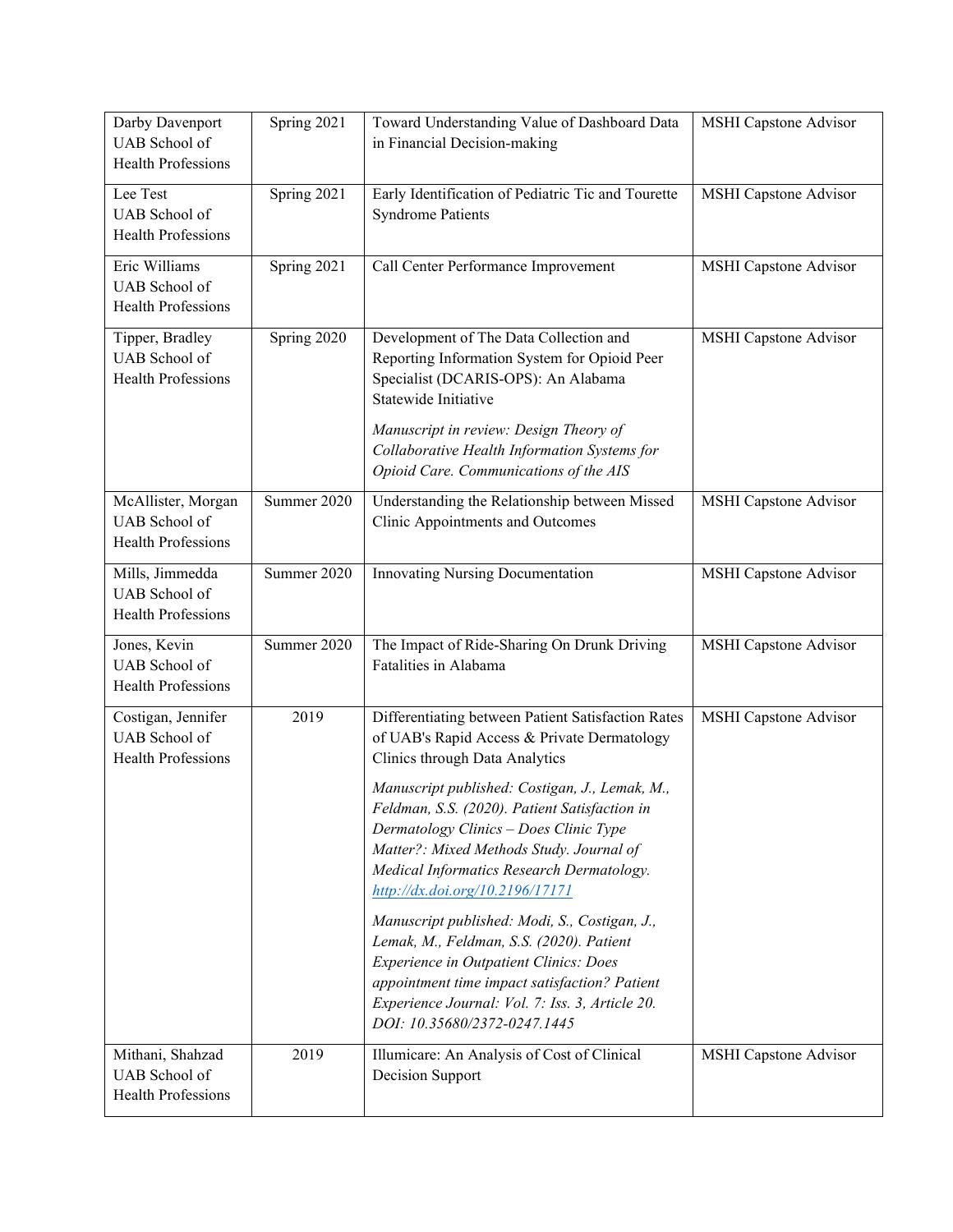| Patel, Kristina<br><b>UAB</b> School of<br>Health Professions         | 2019 | Using GIS for Healthcare Planning: A Usability<br>Study                                                                                                                                                                                                                                                   | <b>MSHI Capstone Advisor</b> |
|-----------------------------------------------------------------------|------|-----------------------------------------------------------------------------------------------------------------------------------------------------------------------------------------------------------------------------------------------------------------------------------------------------------|------------------------------|
| Thomas, James<br><b>UAB</b> School of<br>Health Professions           | 2019 | Development of a Physician Centered Dashboard<br>in Neurosurgery                                                                                                                                                                                                                                          | <b>MSHI</b> Capstone Advisor |
| Place, Mary<br>UAB School of<br>Health Professions                    | 2019 | Healthcare Consulting: Is this the job for you?                                                                                                                                                                                                                                                           | <b>MSHI</b> Capstone Advisor |
| Rumph, Braylon<br><b>UAB</b> School of<br><b>Health Professions</b>   | 2019 | Correlation of Patient/Provider Satisfaction                                                                                                                                                                                                                                                              | <b>MSHI</b> Capstone Advisor |
| Paul, Sarah<br>UAB School of<br><b>Health Professions</b>             | 2018 | Understanding Improvement Opportunities in<br>Cancer Treatment through an Electronic Medical<br>Record Survey                                                                                                                                                                                             | <b>MSHI</b> Capstone Advisor |
| Hendon, Kim<br><b>UAB</b> School of<br><b>Health Professions</b>      | 2018 | Development of an Informatics Dashboard to<br>Describe Prescribing Patterns of Specialty<br>Medications                                                                                                                                                                                                   | <b>MSHI</b> Capstone Advisor |
| Miyasaki, Nathan<br><b>UAB</b> School of<br><b>Health Professions</b> | 2018 | Retrospective Project Analysis Through Data<br>Visualization                                                                                                                                                                                                                                              | <b>MSHI</b> Capstone Advisor |
| Norwood, Carrie<br>UAB School of<br><b>Health Professions</b>         | 2018 | COACHES Online: A Homepage for Community<br>Hospital Pediatric Simulation                                                                                                                                                                                                                                 | <b>MSHI</b> Capstone Advisor |
| Ralphs, Carson<br>UAB School of<br><b>Health Professions</b>          | 2018 | Continuous Reporting of Patient Reported<br><b>Outcomes for Breast Cancer Patients</b><br>Manuscript published: Smedley, W., Feldman,<br>S.S., Ralphs, C., Wearable Technology to<br>Enhance Breast Cancer Patient Navigation: Case<br>Report. Journal of Hospital Management and<br><b>Health Policy</b> | <b>MSHI</b> Capstone Advisor |
| Shivers, Lauren<br>UAB School of<br><b>Health Professions</b>         | 2018 | Development of a Computerized Pediatric<br>Intensive Care Unit Septic Shock Protocol;<br>Improving User Experience and Patient<br>Outcomes<br>Manuscript published: Shivers, L., Feldman, S.S.,                                                                                                           | <b>MSHI</b> Capstone Advisor |
|                                                                       |      | Hayes, L.W. (2019) Development of a<br>Computerized Pediatric Intensive Care Unit<br>Septic Shock Pathway: Improving User<br>Experience. Health Systems Journal.                                                                                                                                          |                              |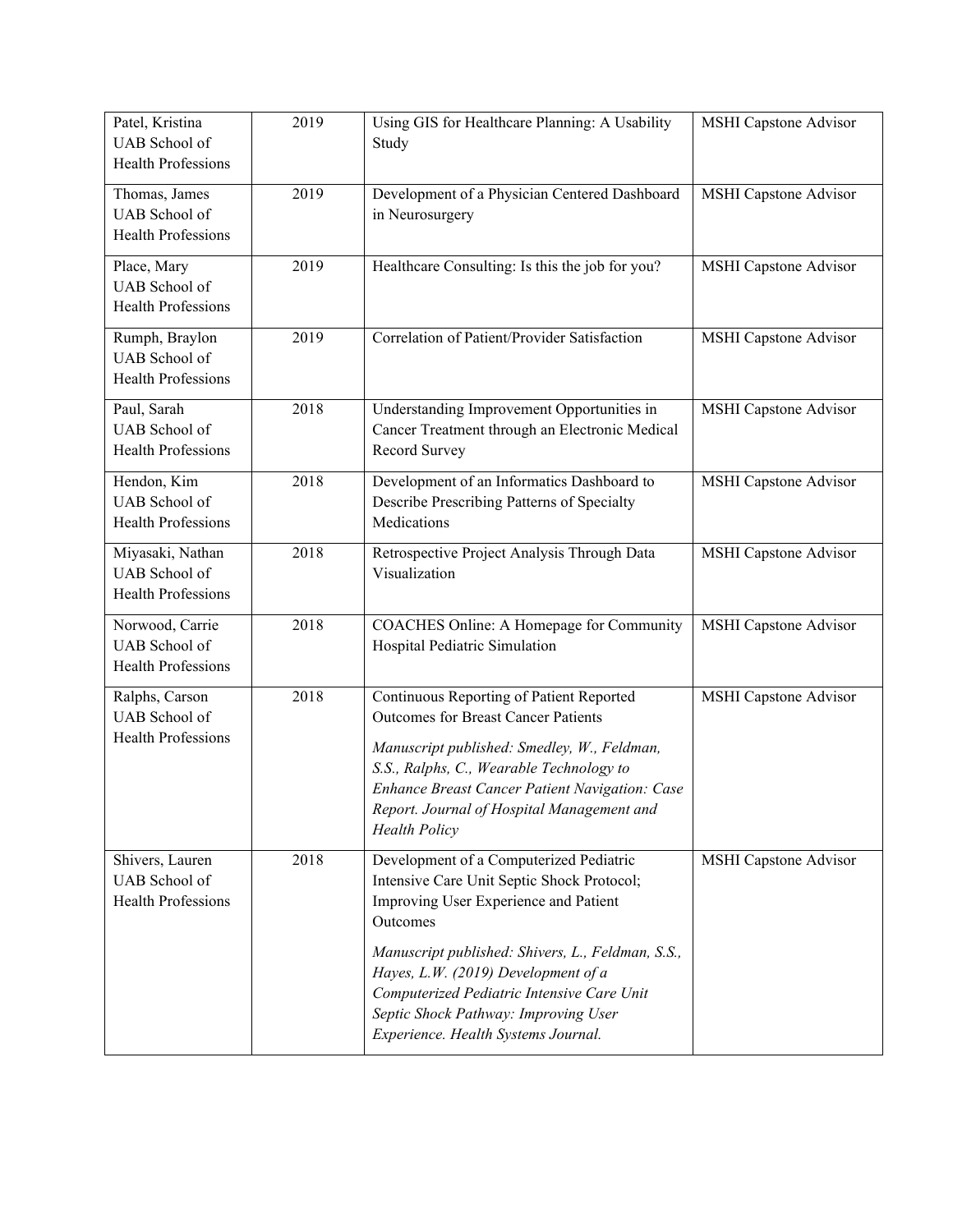| Tinsley, Jimmy            | 2018 | Improve the Process and Visibility of Obtaining                                        | MSHI Capstone Advisor        |
|---------------------------|------|----------------------------------------------------------------------------------------|------------------------------|
| UAB School of             |      | True Supply Cost per Procedure                                                         |                              |
| <b>Health Professions</b> |      |                                                                                        |                              |
| Moore, Millicent          | 2017 | Evaluating the Effectiveness of Patient Centered                                       | MSHI Capstone Advisor        |
| UAB School of             |      | Medical Homes (PCMH) with Integrated                                                   |                              |
| <b>Health Professions</b> |      | Behavior Health (BH) Services                                                          |                              |
| Robertson, Robert         | 2017 | Investigation of the Value Proposition of Health                                       | MSHI Capstone Advisor        |
| UAB School of             |      | <b>Information Exchange</b>                                                            |                              |
| <b>Health Professions</b> |      |                                                                                        |                              |
| Maglicmont, Sarah         | 2015 | Redesign of a Care Management Information                                              | Master in Nursing            |
|                           |      |                                                                                        |                              |
| Duke University           |      | System                                                                                 | Informatics Thesis Advisor   |
| School of Nursing         |      |                                                                                        |                              |
| Steckler, Lauren          | 2014 | Physician-Led Accountable Care                                                         | Master in Health             |
| Virginia                  |      |                                                                                        | <b>Administration Thesis</b> |
| Commonwealth              |      | Manuscript published: Steckler, L., Feldman, S.S.                                      | Advisor                      |
| University School of      |      | Watts, C. (2015). Forming a Physician Led                                              |                              |
| Allied Health             |      | Accountable Care Organization: From                                                    |                              |
| Professions               |      | Application to Implementation. American Journal<br>of Accountable Care. Vol. 3, No. 3. |                              |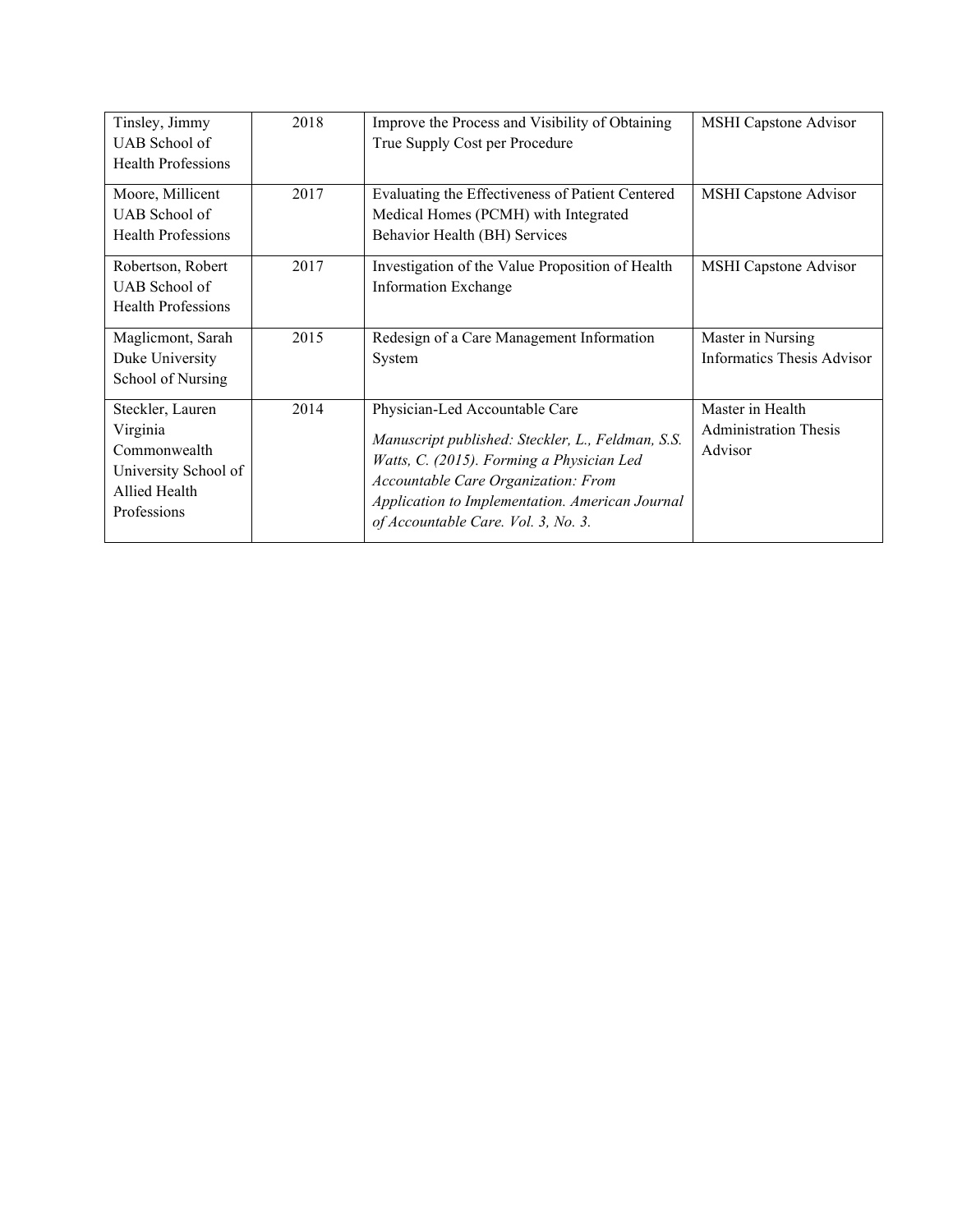# **SERVICE**

# **Internal – University/School/Department Committees**

# **UAB**

| 2020            | COVID-19 University Reintegration (Member)                                                            |
|-----------------|-------------------------------------------------------------------------------------------------------|
| 2020-2021       | Conflict of Interest Operations Review Task Force (Member)                                            |
| $2020$ -present | Clinical and Population Health Sciences Program Pain and Addiction Special<br>Interest Group (Member) |
| $2019$ -present | Interdisciplinary Education Advisory Committee (EPIC) (Member)                                        |
| 2019-present    | Electronic Research Administration Advisory Group (eRA) (Member)                                      |
| 2019            | Final judge for UAB's Three Minute Thesis                                                             |
|                 |                                                                                                       |

# **School of Health Professions**

| $2017$ -present | Faculty Affairs Committee (Member)          |
|-----------------|---------------------------------------------|
| 2016-2018       | Strategic Planning (Member)                 |
| 2016-2018       | Instructional Technology Committee (Member) |
|                 |                                             |

# **Department of Health Services Administration**

| 2019-2021 | Faculty Search Committee Member (various positions) (Member) |
|-----------|--------------------------------------------------------------|
| 2018      | Equitable Faculty Contribution (Co-Chair)                    |
| 2017      | Faculty Search Committee Member (Chair)                      |
| 2017      | Faculty Search Committee Chair (Member)                      |

# **External – International**

| 2021 | HIMSS Global Conference Health and Safety Advisory Group, Subject Matter |
|------|--------------------------------------------------------------------------|
|      | <b>Expert</b>                                                            |

# **External – National**

| CAHIIM Board (Commission on Accreditation for Health Informatics and<br>Information Management Education) (Member)                                                                   |
|--------------------------------------------------------------------------------------------------------------------------------------------------------------------------------------|
| CAHIIM (Commission on Accreditation for Health Informatics and Information<br>Management Education) Health Informatics Accreditation Council (HIAC)<br>(Chair)                       |
| AMIA Academic Accreditation Committee (Member)                                                                                                                                       |
| AL HIMSS Board (Member)                                                                                                                                                              |
| AMIA Academic Forum Executive Committee (Secretary)                                                                                                                                  |
| AMIA Academic Forum Executive Committee (Member)                                                                                                                                     |
| Promotion packet reviewer (7 packets)                                                                                                                                                |
| CAHIIM (Commission on Accreditation for Health Informatics and Information<br>Management Education) Health Informatics Accreditation Council (HIAC)<br>(Member and Workgroup Leader) |
|                                                                                                                                                                                      |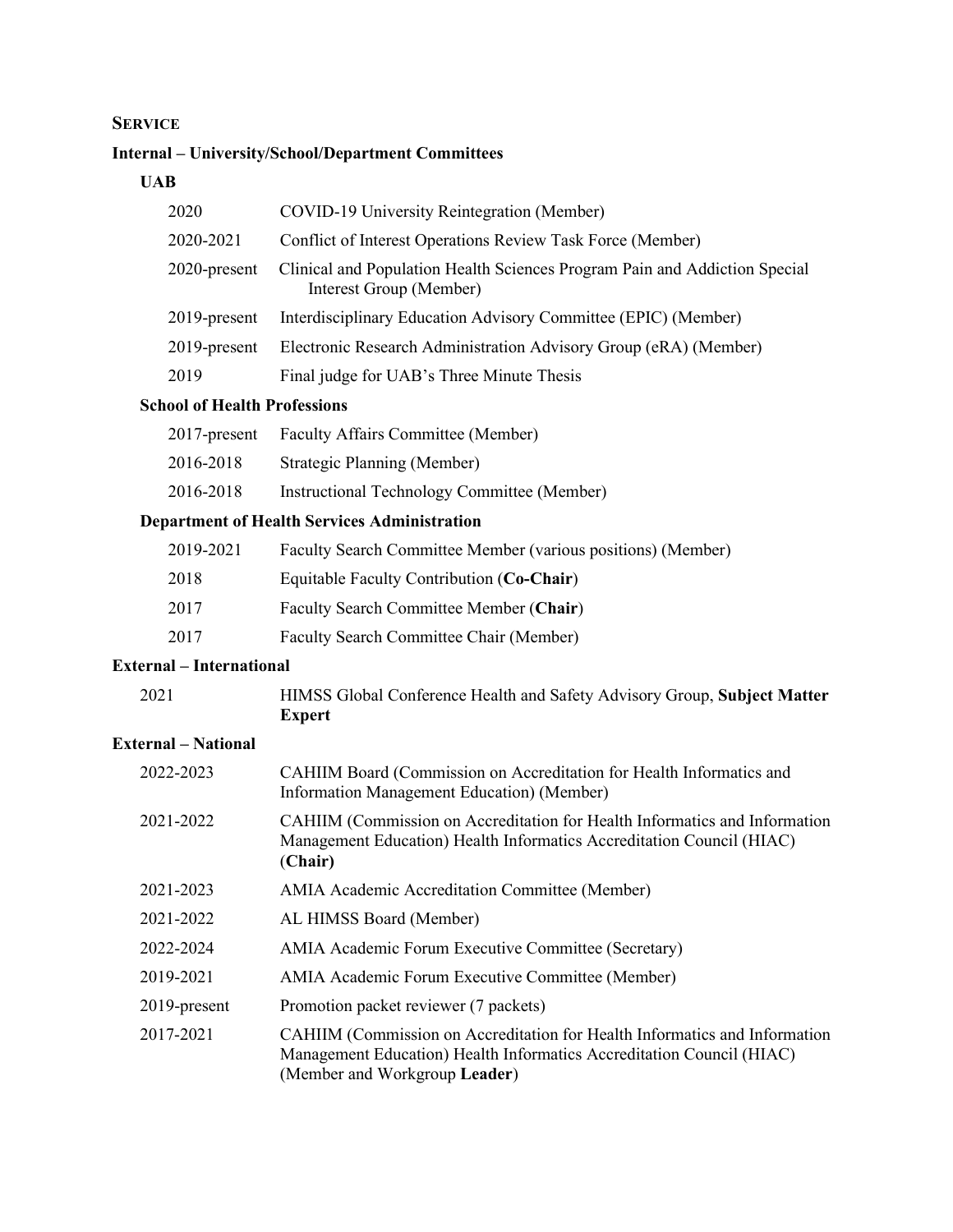# **External – Regional**

| 2020-2022        | Southern Association of Information Systems (SAIS) Executive Board (Member) |
|------------------|-----------------------------------------------------------------------------|
| 2019             | AL HIMSS Professional Development Committee (Member)                        |
| External – Local |                                                                             |
| $2020 -$         | Jefferson County COVID-19 and Overdose Task Force (Member)                  |
| 2020             | Prosper Birmingham with the Brookings Institute (Member)                    |

# **Conference Program Committees**

## **International**

|                 | 2020-current | HICSS, Ubiquitous and Comprehensive Healthcare: Expanding Technologies<br>and Systems to Enable New Delivery Models Mini-Track, Co-Chair                                                                                                                                                                                                                                                                |
|-----------------|--------------|---------------------------------------------------------------------------------------------------------------------------------------------------------------------------------------------------------------------------------------------------------------------------------------------------------------------------------------------------------------------------------------------------------|
|                 | 2018         | INFORMS International Cluster Chair. Taipei, Taiwan.                                                                                                                                                                                                                                                                                                                                                    |
|                 | 2017         | INFORMS Healthcare Track Chair. Rotterdam, Netherlands.                                                                                                                                                                                                                                                                                                                                                 |
|                 | 2008-2013    | HICSS, Health Care Track, Innovations in Health IT Mini-track, Co-Chair.<br>Hawaii.                                                                                                                                                                                                                                                                                                                     |
|                 | 2008-2011    | HICSS, Cyberinfrastructure for Public Health and Health Services, Symposium<br>Program Chair and Symposium Leader. Hawaii.                                                                                                                                                                                                                                                                              |
| <b>National</b> |              |                                                                                                                                                                                                                                                                                                                                                                                                         |
|                 | 2021         | American Medical Informatics Association (AMIA) Academic Forum<br>Symposium Planning Committee Co-Chair                                                                                                                                                                                                                                                                                                 |
|                 | 2020-2022    | Southern Association of Information Systems (SAIS), Conference Co-Chair                                                                                                                                                                                                                                                                                                                                 |
|                 | 2019         | CAHIIM Educators' Conference. Chicago, IL.                                                                                                                                                                                                                                                                                                                                                              |
|                 | 2019         | Doctoral Consortium Chair. DESRIST. Boston, MA.                                                                                                                                                                                                                                                                                                                                                         |
|                 | 2017-present | National Symposium for Healthcare Executives, Symposium Planning<br>Committee and Leader of the Health Informatics Thought Leaders' Roundtable.<br>Destin, FL.                                                                                                                                                                                                                                          |
|                 | 2011         | Health 2.0/NIH Developers' Challenge, Executive Committee, this work<br>received a letter of commendation from the Secretary of US Health and Human<br>Services. Washington, DC.                                                                                                                                                                                                                        |
|                 | 2009         | Kay Center Disability Policy Forum on Capitol Hill, Program Chair.<br>Washington, DC.                                                                                                                                                                                                                                                                                                                   |
|                 | 2006-2008    | Kay Center Disability Policy Forum, Program Chair. Washington DC.                                                                                                                                                                                                                                                                                                                                       |
|                 | $\sqrt{2}$   | The second contract $\mathbf{A} = \mathbf{A} \mathbf{A} + \mathbf{A} \mathbf{A} + \mathbf{A} \mathbf{A} + \mathbf{A} \mathbf{A} + \mathbf{A} \mathbf{A} + \mathbf{A} \mathbf{A} + \mathbf{A} \mathbf{A} + \mathbf{A} \mathbf{A} + \mathbf{A} \mathbf{A} + \mathbf{A} \mathbf{A} + \mathbf{A} \mathbf{A} + \mathbf{A} \mathbf{A} + \mathbf{A} \mathbf{A} + \mathbf{A} \mathbf{A} + \mathbf{A} \mathbf{A$ |

# **Expert Reviewer/Accreditation Activities**

# **Invited External Expert Program Review**

| 2021 | External Expert Program Reviewer - The Graduate School at Grand Valley State<br>University Office of Institutional Effectiveness, Periodic program review of<br>GVSU's Master of Science in Health Informatics and Bioinformatics |
|------|-----------------------------------------------------------------------------------------------------------------------------------------------------------------------------------------------------------------------------------|
| 2019 | External Expert Program Reviewer – SUNY Polytechnic Institute – Program                                                                                                                                                           |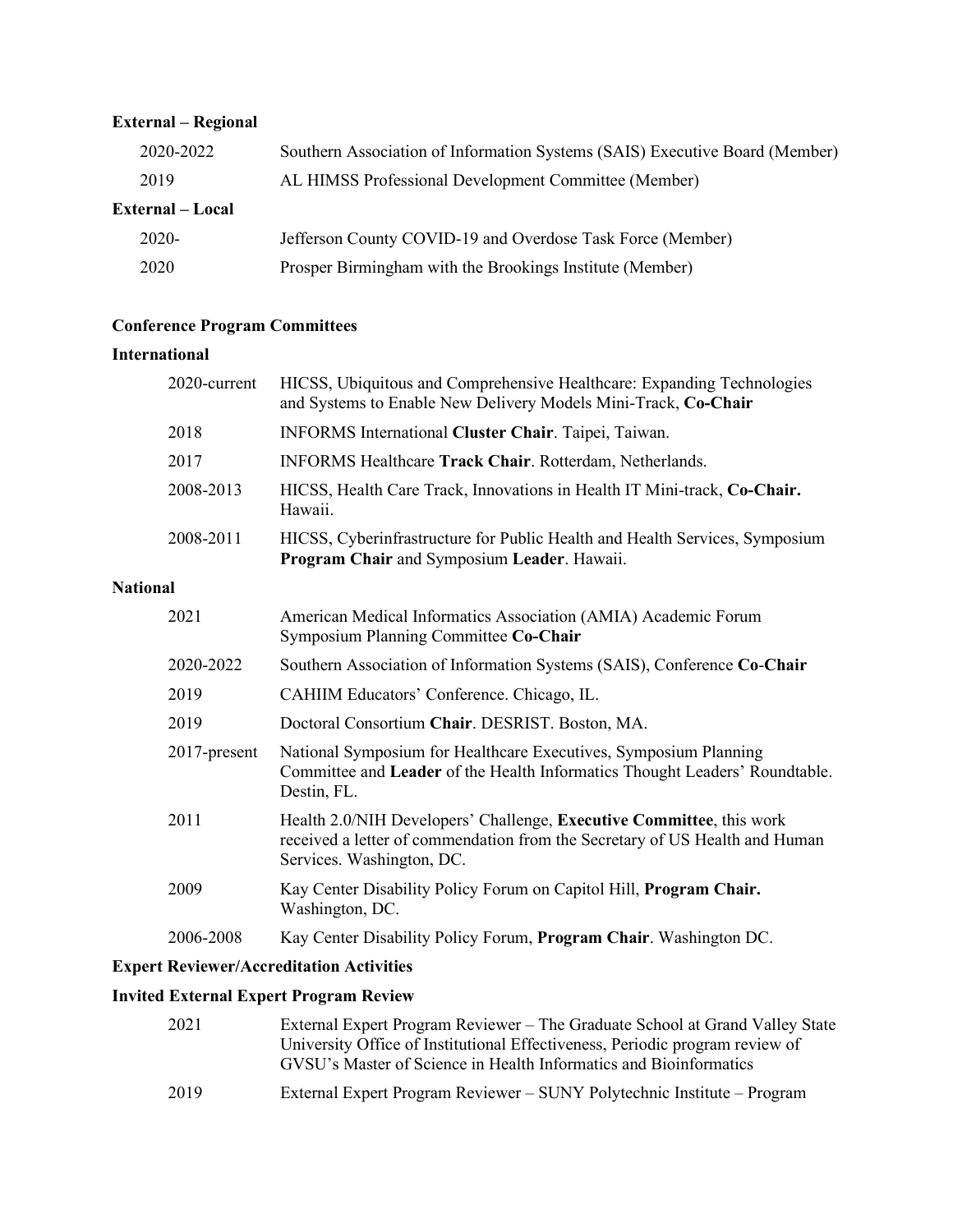review prior to state review of newly proposed Master of Science in Health Informatics in the School of Nursing

2018 External Expert Program Reviewer – Temple University Office of Institutional Research & Assessment, Periodic program review of Temple's Health Information Management program in the College of Public Health

## **Accreditation Activities**

| 2017-2021       | CAHIIM (Commission on Accreditation for Health Informatics and Information<br>Management Education) Health Informatics Accreditation Council (HIAC) –<br>National Appointment (2021 Chair) |
|-----------------|--------------------------------------------------------------------------------------------------------------------------------------------------------------------------------------------|
| 2017-2018       | CAHME (Commission on the Accreditation of Healthcare Management<br>Education) Healthcare Quality and Safety Accreditation Co-Chair                                                         |
| 2017-2018       | CAHME (Commission on the Accreditation of Healthcare Management<br>Education) Healthcare Quality and Safety Standards Development Chair                                                    |
| 2017-2018       | CAHME (Commission on the Accreditation of Healthcare Management<br>Education) Healthcare Quality and Safety Executive Committee                                                            |
| $2007$ -present | CAHIIM (Commission on Accreditation for Health Informatics and Information<br>Management Education) Field Visit Accreditation Committee Chair – National<br>Appointment                    |
| 2002-2007       | WASC (Western Association of Schools and Colleges) Field Visit Accreditation<br>Committee                                                                                                  |

### **Journal Editor**

- 1. 2021-present Applied Clinical Informatics Associate Editor
- 2. Haddad, M. (Managing Guest Editor) with **Feldman, S.S**., McLean, J., Sizemore, E., Taylor, M. Public Health Reports Supplemental Issue on Innovative Approached to COVID-19 Case Investigation and Contract Tracing. (Special CDC Commissioned Issue)
- 3. Schooley, B. (Managing Guest Editor) with **Feldman, S.S.** Frontiers in Digital Health Special Issue on Enabling New Delivery Models for Ubiquitous and Comprehensive Healthcare. Fast Track issue in conjunction with HICSS22.
- 4. **Feldman, S.S.** (Managing Guest editor) with Schooley, B., Brazil, V., Hayes, L., White, ML., Zengul, F., Ozaydin, B. Health Systems Journal Special Issue on Health Informatics, Healthcare Quality and Safety, and Healthcare Simulation. November 2019 and December 2019.

## **Manuscript/Conference Peer Reviewer**

#### **Journal**

- 1. IEEE Transactions on Engineering Management
- 2. AIS
- 3. JAMIA
- 4. Health Systems Journal
- 5. JMIR
- 6. JMIR Informatics
- 7. JMIR Mobile
- 8. JMIR Mental Health
- 9. Frontiers Digital Health